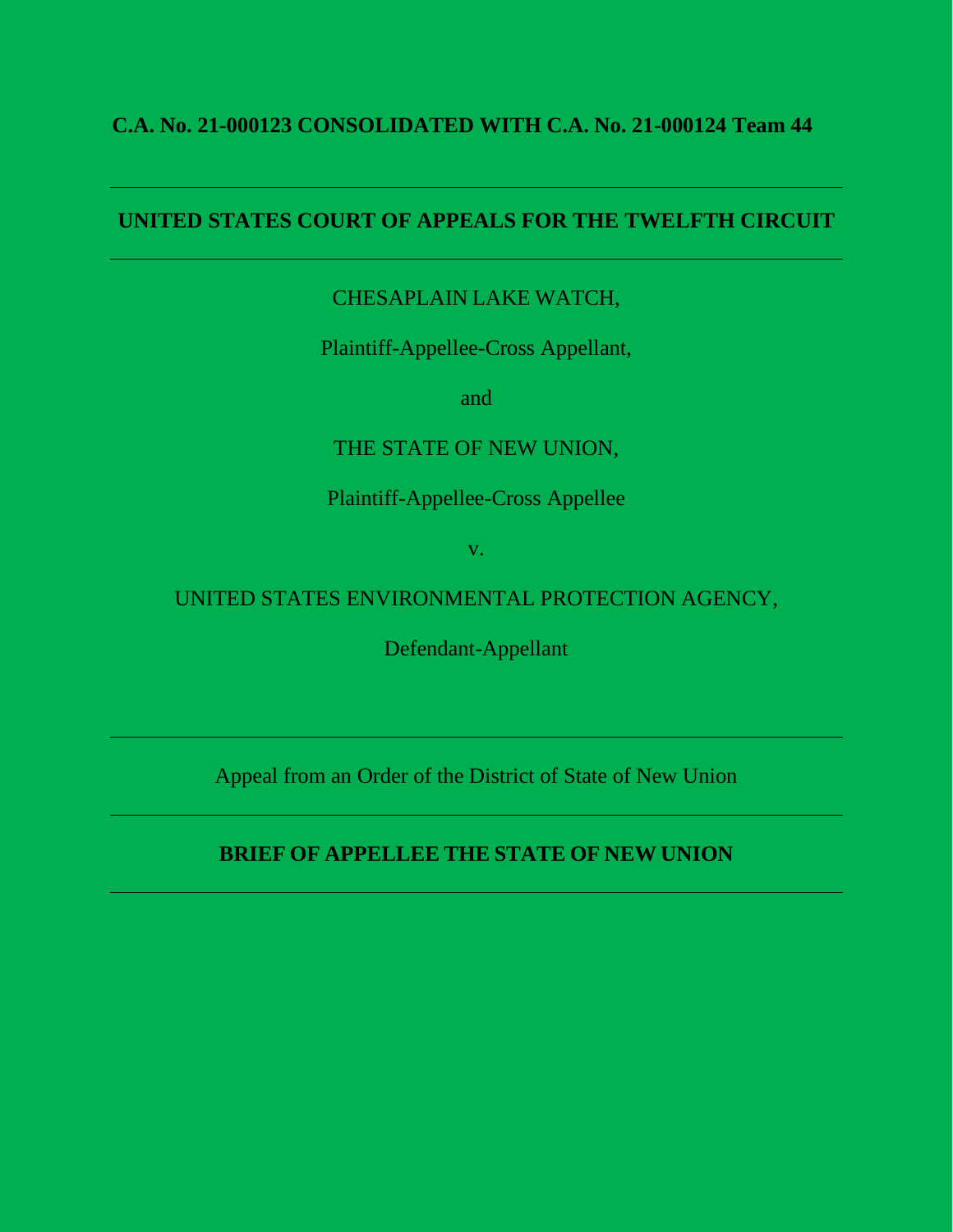## **TABLE OF CONTENTS**

| III. Current Litigious Climate of EPA's Decision-Making Power 8                                                                                                 |  |
|-----------------------------------------------------------------------------------------------------------------------------------------------------------------|--|
|                                                                                                                                                                 |  |
|                                                                                                                                                                 |  |
| I. The District Court Correctly Found That the Cases Are Ripe for Judicial Review<br>Because They Are Fit for Judicial Decision and the Hardship to the Parties |  |
| II. The EPA's Determination to Reject the New Union Chesaplain Watershed<br>Phosphorus TMDL Is an Incorrect Interpretation of The Term "Total                   |  |
| The EPA's Definition of "Total Maximum Daily Load" is Contrary to Law<br>$\mathbf{A}$ .                                                                         |  |
| The EPA Fails its Reasoned Decision Making Requirement in Regard to<br><b>B.</b>                                                                                |  |
| III. The EPA Has the Authority to Implement Timeframes And Maximum Load<br>Requirements Because of Their Statutory Authority to Do So, the Purpose Of           |  |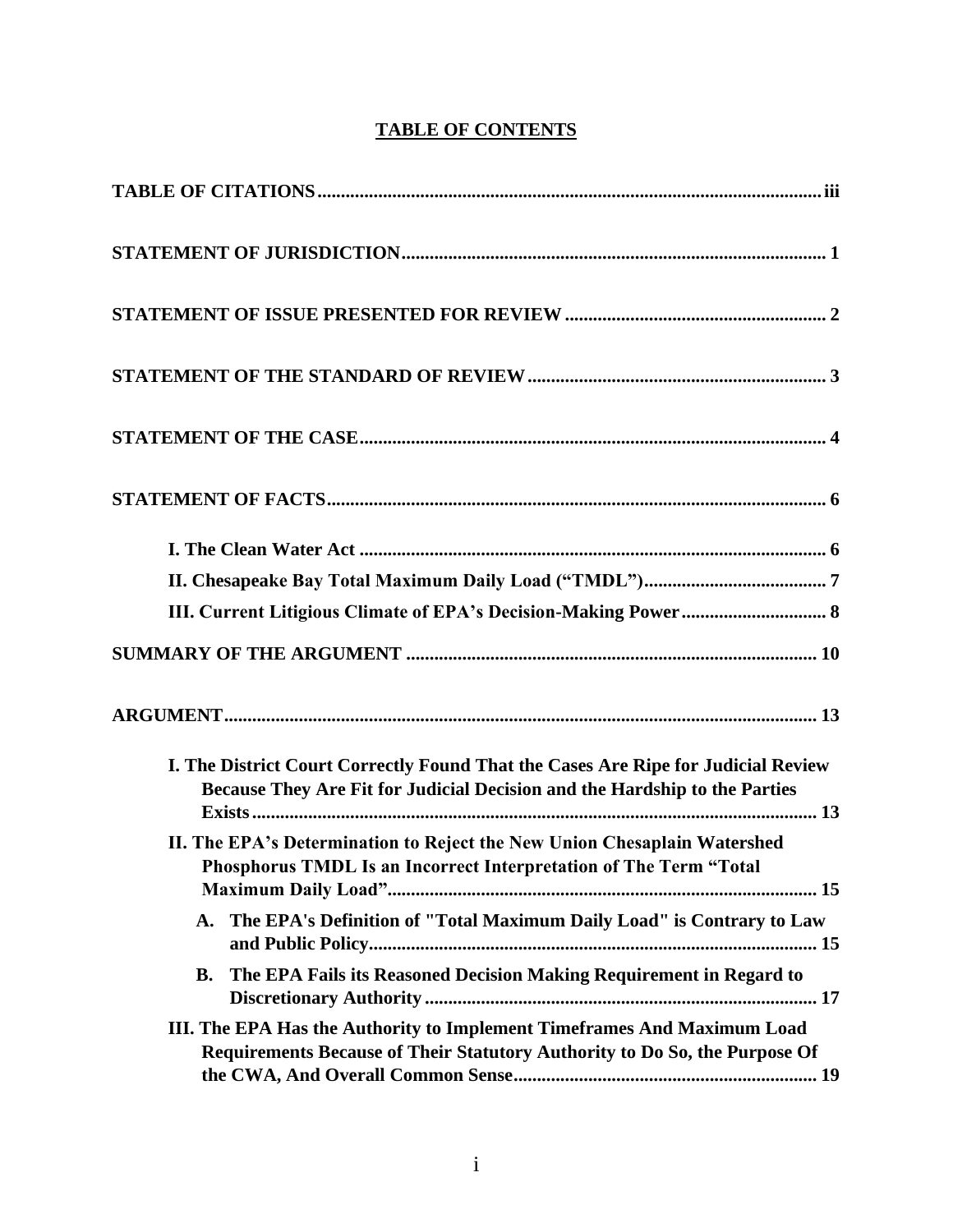| A. A Phased Implementation Plan for Tmdl's Fulfills the Overall Purpose of                                                                        |    |
|---------------------------------------------------------------------------------------------------------------------------------------------------|----|
| <b>B.</b> An Annual Pollution Loading Reduction Does Not Violate the Requirements<br>for A Valid TMDL And Recognizes the Authority Granted to the |    |
|                                                                                                                                                   |    |
| IV. The District Court Correctly Found That the EPA's Adoption of the Bmp<br>Credit Is Reasonable And Not Arbitrary And Capricious, Nor Abuse of  |    |
|                                                                                                                                                   | 26 |
|                                                                                                                                                   |    |
|                                                                                                                                                   |    |
|                                                                                                                                                   |    |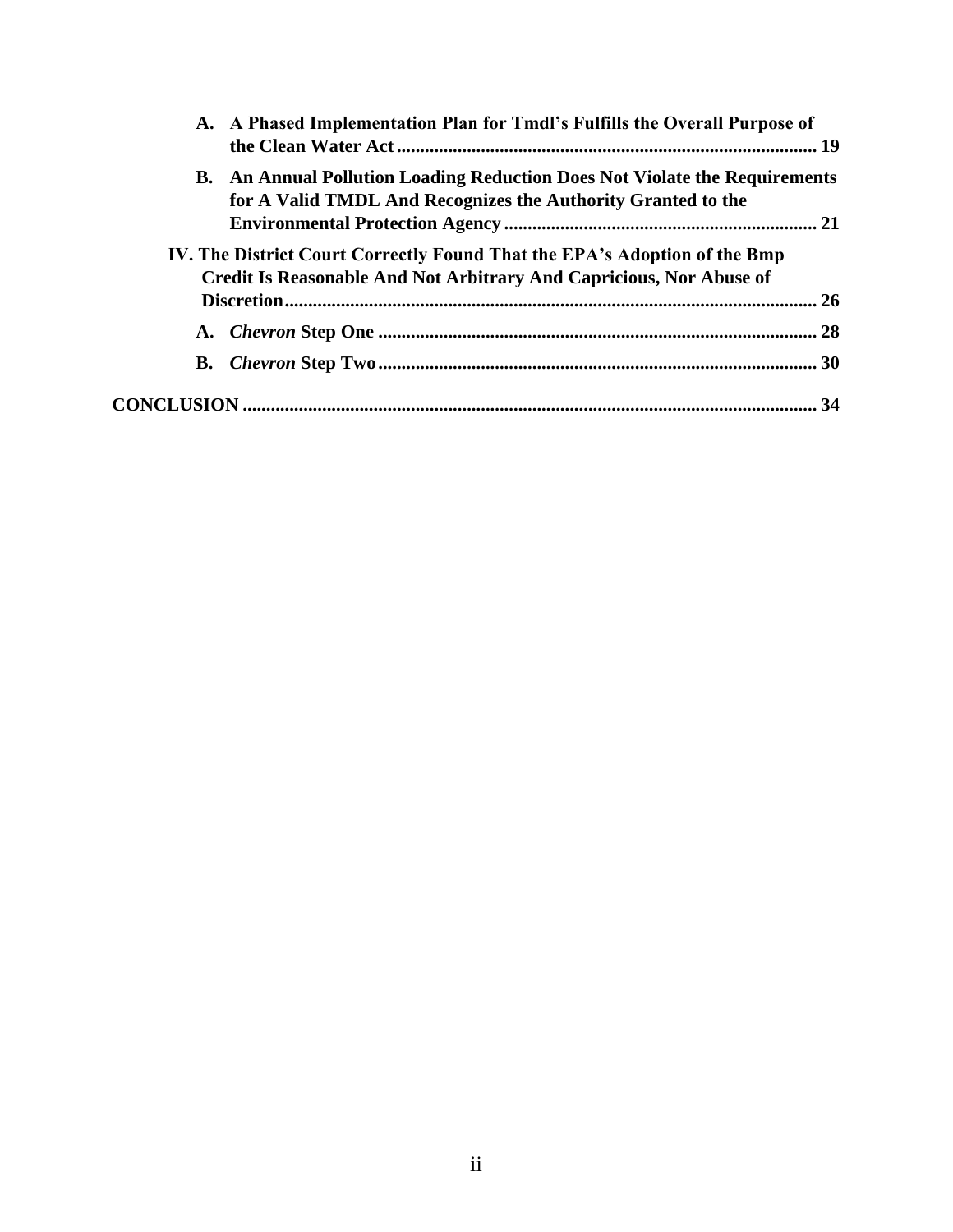## **TABLE OF CITATIONS**

**Cases** 

| Abbott Labs. v. Gardner,                               |  |
|--------------------------------------------------------|--|
|                                                        |  |
| Am. Farm Bureau Fed'n v. EPA,                          |  |
|                                                        |  |
| Anacostia Riverkeeper, Inc. v. Jackson,                |  |
|                                                        |  |
| Arkansas v. Oklahoma,                                  |  |
|                                                        |  |
| AT & T Corp. v. Iowa Utilities Bd.,                    |  |
|                                                        |  |
| Barnhart v. Sigmon Coal Co.,                           |  |
|                                                        |  |
| Blankenhorn v. City of Orange,                         |  |
|                                                        |  |
| Bluewater Network v. EPA,                              |  |
|                                                        |  |
| Chevron, U.S.A., Inc. v. Nat. Res. Def. Council, Inc., |  |
|                                                        |  |
| City of Arlington v. FCC,                              |  |
|                                                        |  |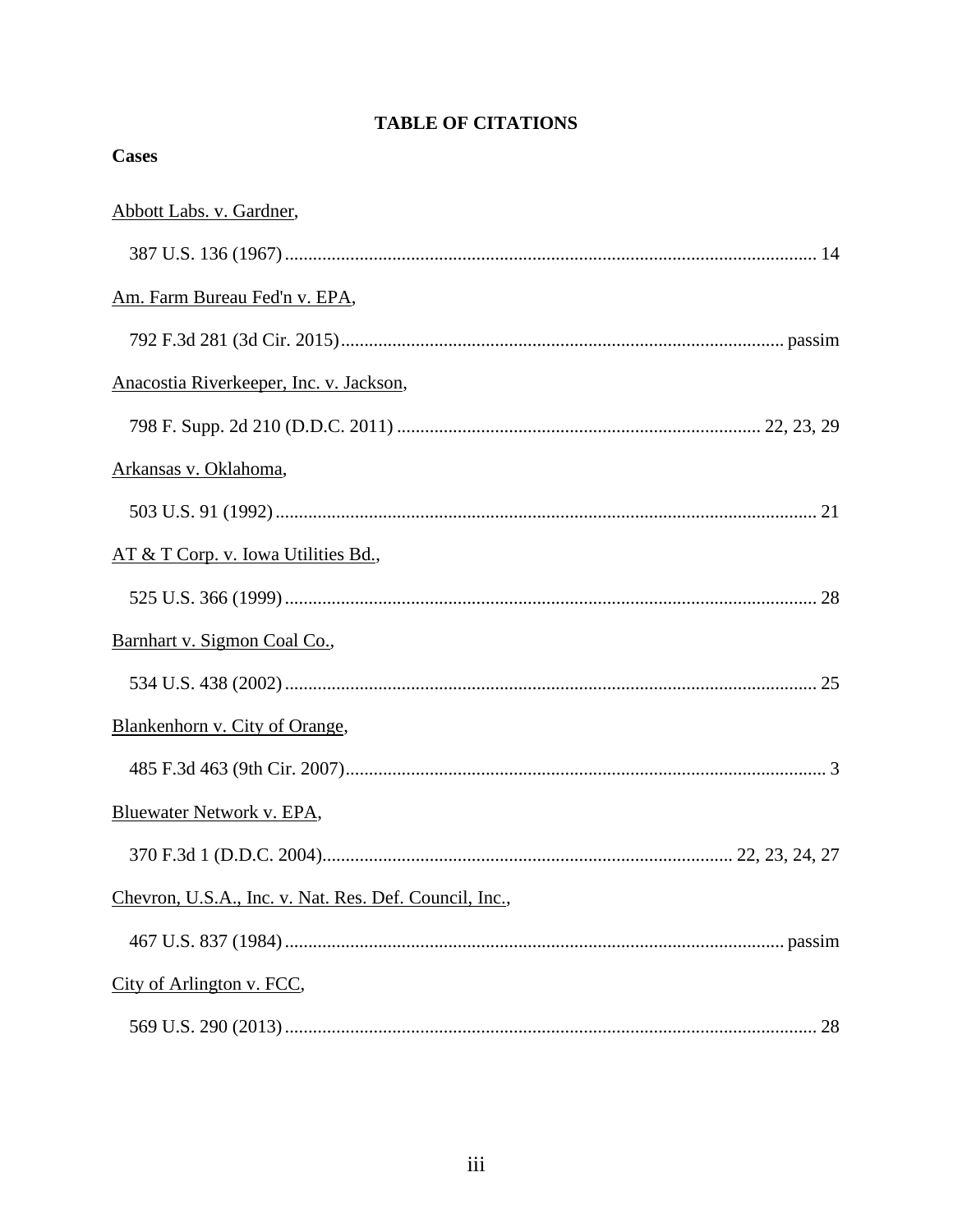# City of Kennett v. EPA,

| Dioxin/Organochlorine Ctr. v. Clarke,           |
|-------------------------------------------------|
|                                                 |
| FDA v. Brown & Williamson Tobacco Corp.,        |
|                                                 |
| First Dakota Nat'l Bank v. Eco Energy,          |
|                                                 |
| Friends of Earth v. EPA,                        |
|                                                 |
| Hayes v. Whitman,                               |
|                                                 |
| Indus. Ass'n v. Bd. of Governors,               |
|                                                 |
| Iowa League of Cities v. EPA,                   |
|                                                 |
| King v. Burwell,                                |
|                                                 |
| Missourians for Fiscal Accountability v. Klahr, |
|                                                 |
| Mueller v. Auker,                               |
|                                                 |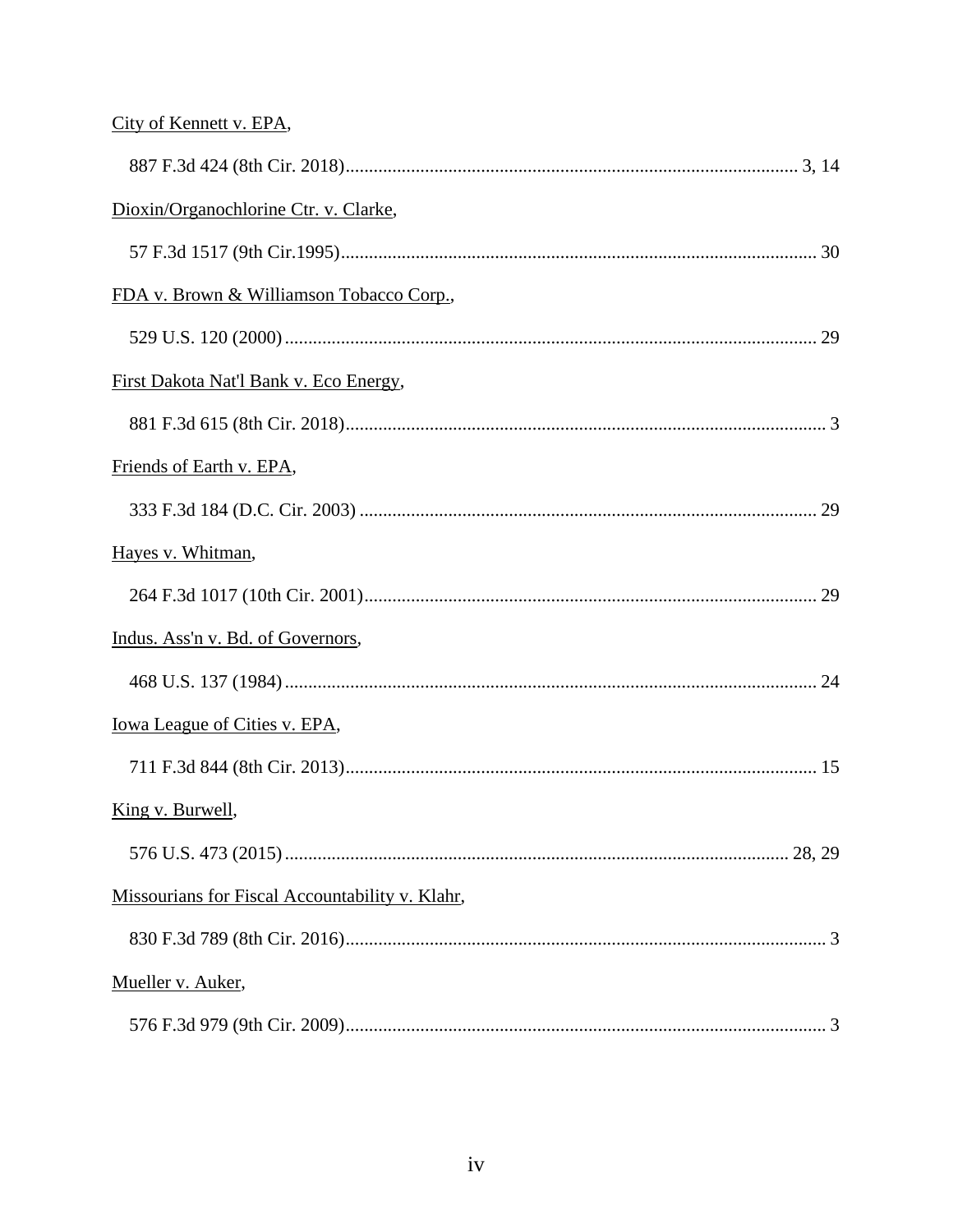| Nat'l. Res. Def. Council, Inc. v. Muszynski,               |
|------------------------------------------------------------|
|                                                            |
| Nat'l Cable & Telecomms. Ass'n v. Brand X Internet Servs., |
|                                                            |
| Nat'l Cable & Telecomms. Ass'n v. Gulf Power Co.,          |
|                                                            |
| Nat'l Park Hospitality Ass'n v. Dep't of Interior,         |
|                                                            |
| Neb. Pub. Power Dist. v. MidAmerican Energy Co.,           |
|                                                            |
| Phelps v. Coy,                                             |
|                                                            |
| Pronsolino v. Nastri,                                      |
|                                                            |
| Roberts v. Universal Underwriters Ins. Co.,                |
|                                                            |
| Russello v. United States,                                 |
|                                                            |
| San Francisco Baykeeper, Inc. v. Browner,                  |
|                                                            |
| Sierra Club v. Meiburg,                                    |
|                                                            |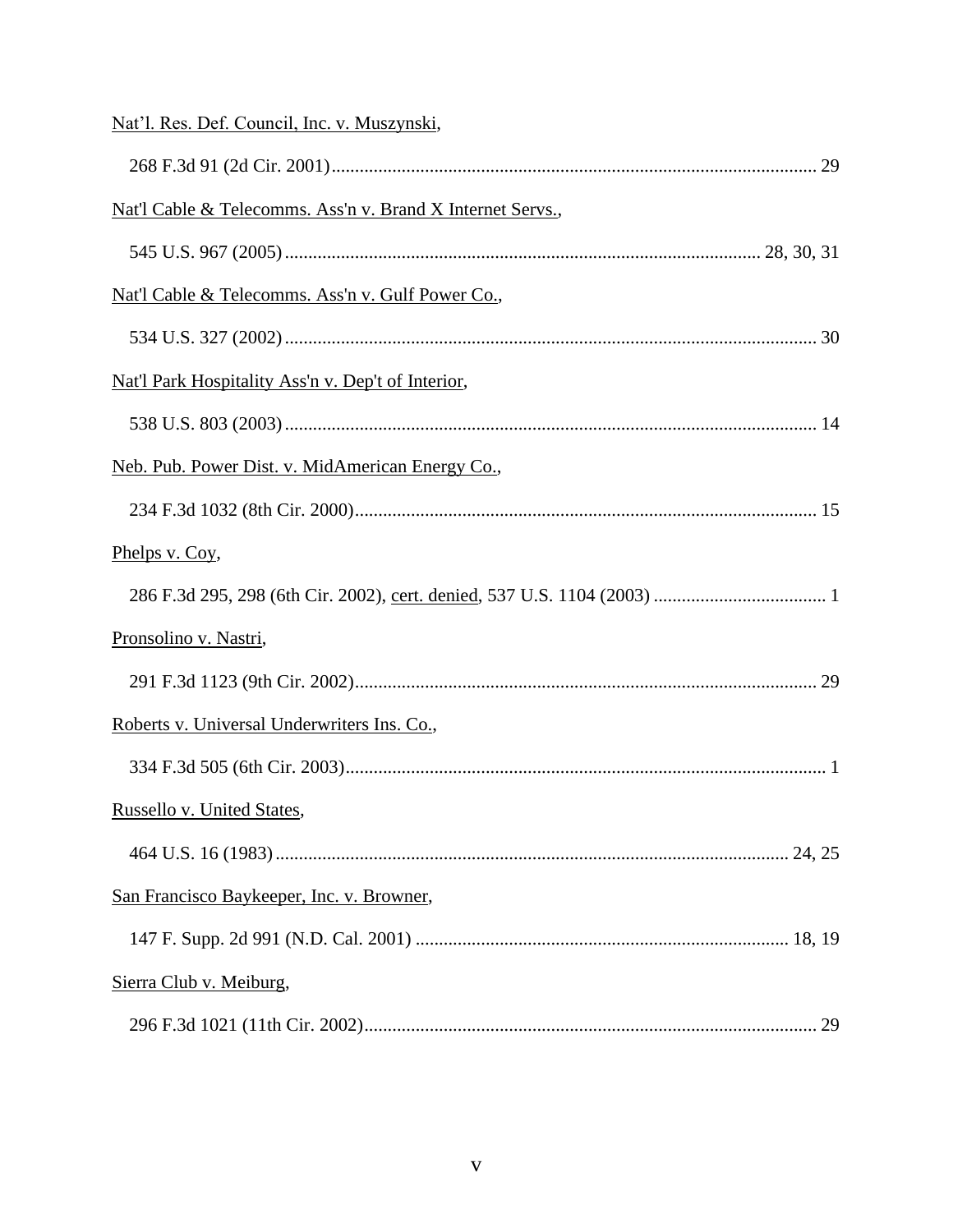| Smiley v. Citibank (S. Dakota), N. A.,                   |  |
|----------------------------------------------------------|--|
|                                                          |  |
| Sw. Elec. Power Co. v. EPA,                              |  |
|                                                          |  |
| Thomas v. Jackson,                                       |  |
|                                                          |  |
| Thomas v. United States,                                 |  |
|                                                          |  |
| United States v. Mead Corp.,                             |  |
|                                                          |  |
| United States v. Riverside Bayview Homes, Inc.,          |  |
|                                                          |  |
| Upper Blackstone Water Pollution Abatement Dist. v. EPA, |  |
|                                                          |  |
| <b>Statutes</b>                                          |  |
|                                                          |  |
|                                                          |  |
|                                                          |  |
|                                                          |  |
|                                                          |  |
|                                                          |  |
|                                                          |  |
|                                                          |  |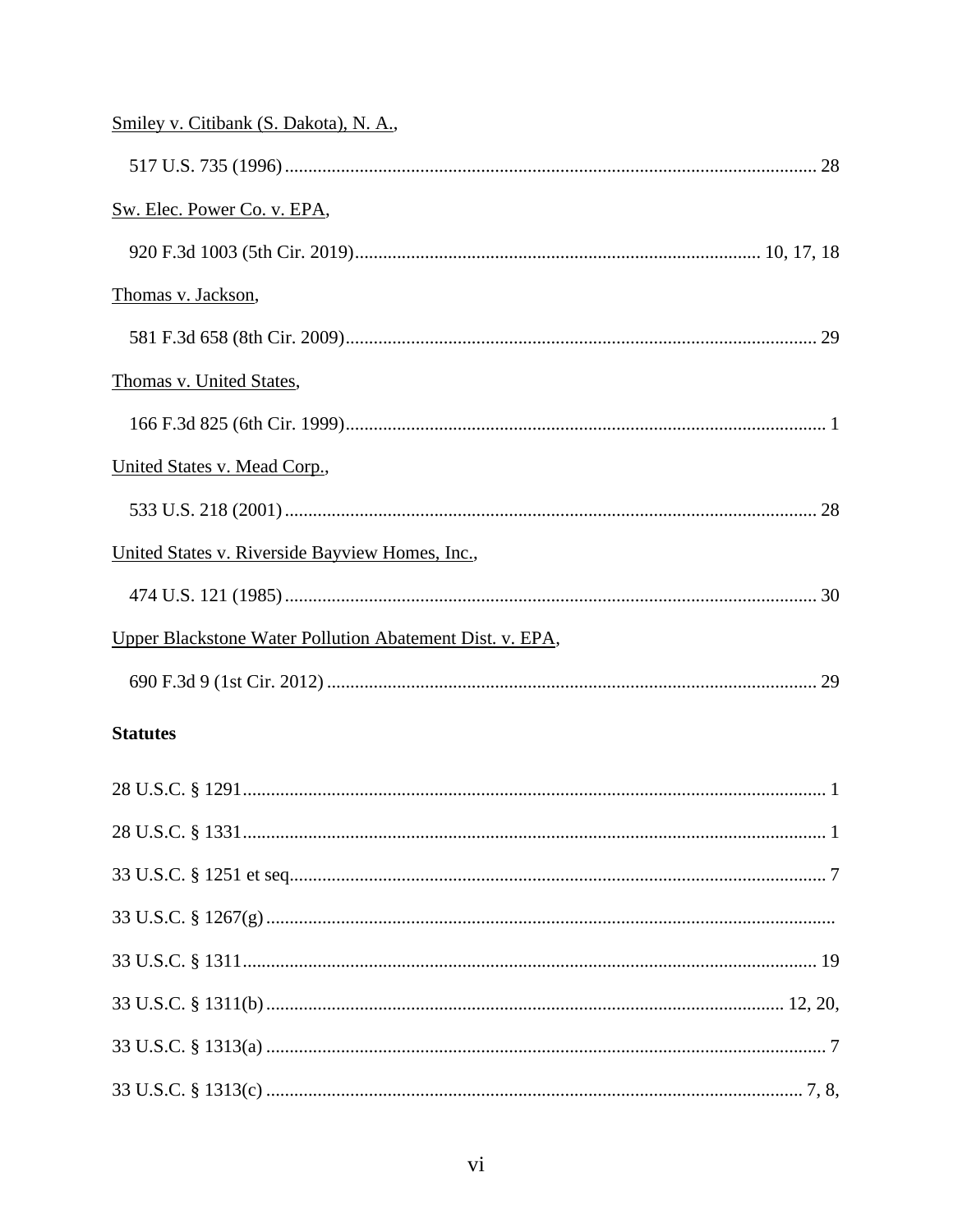## **Regulations**

# **Administrative and Executive Materials**

# **Treatises**

| Adam M. Teel, The Billion Dollar Decision: How the Third Circuit Expanded the Power of the |
|--------------------------------------------------------------------------------------------|
| EPA in Implementing Tmdls by Affirming Additional Mandates (Am. Farm Bureau Fed'n v.       |
|                                                                                            |
| <b>Other Authorities</b>                                                                   |

| Daily, Merrian-Webster, https://www.merriam-webster.com/dictionary/daily (last visited Nov. |
|---------------------------------------------------------------------------------------------|
|                                                                                             |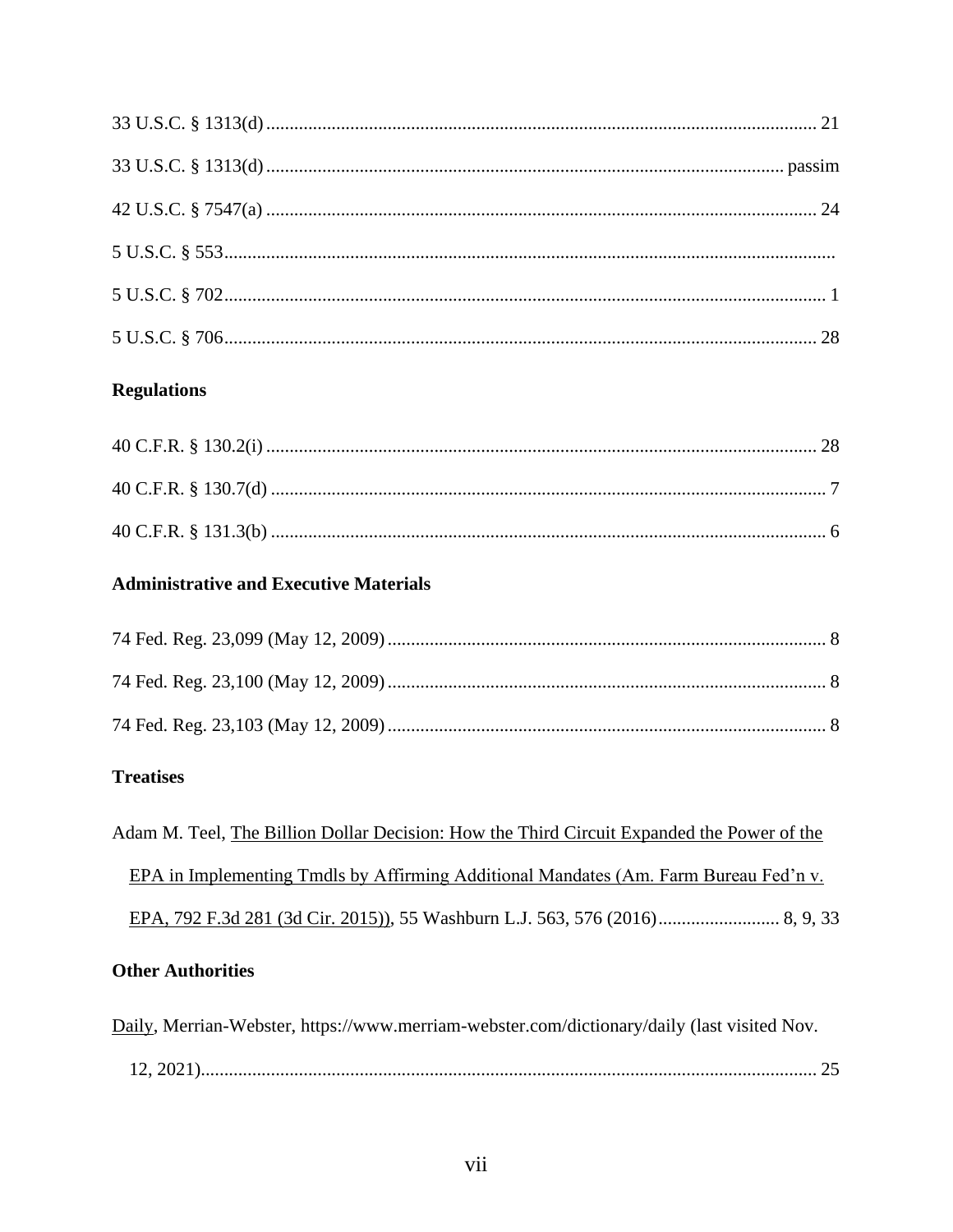| Seasonal, Merrian-Webster, https://www.merriam-webster.com/dictionary/seasonal (last visited   |
|------------------------------------------------------------------------------------------------|
|                                                                                                |
| Secci Depth, RMB Env't Lab'ys, Inc., https://www.rmbel.info/primer/secchi-depth/ (last visited |
|                                                                                                |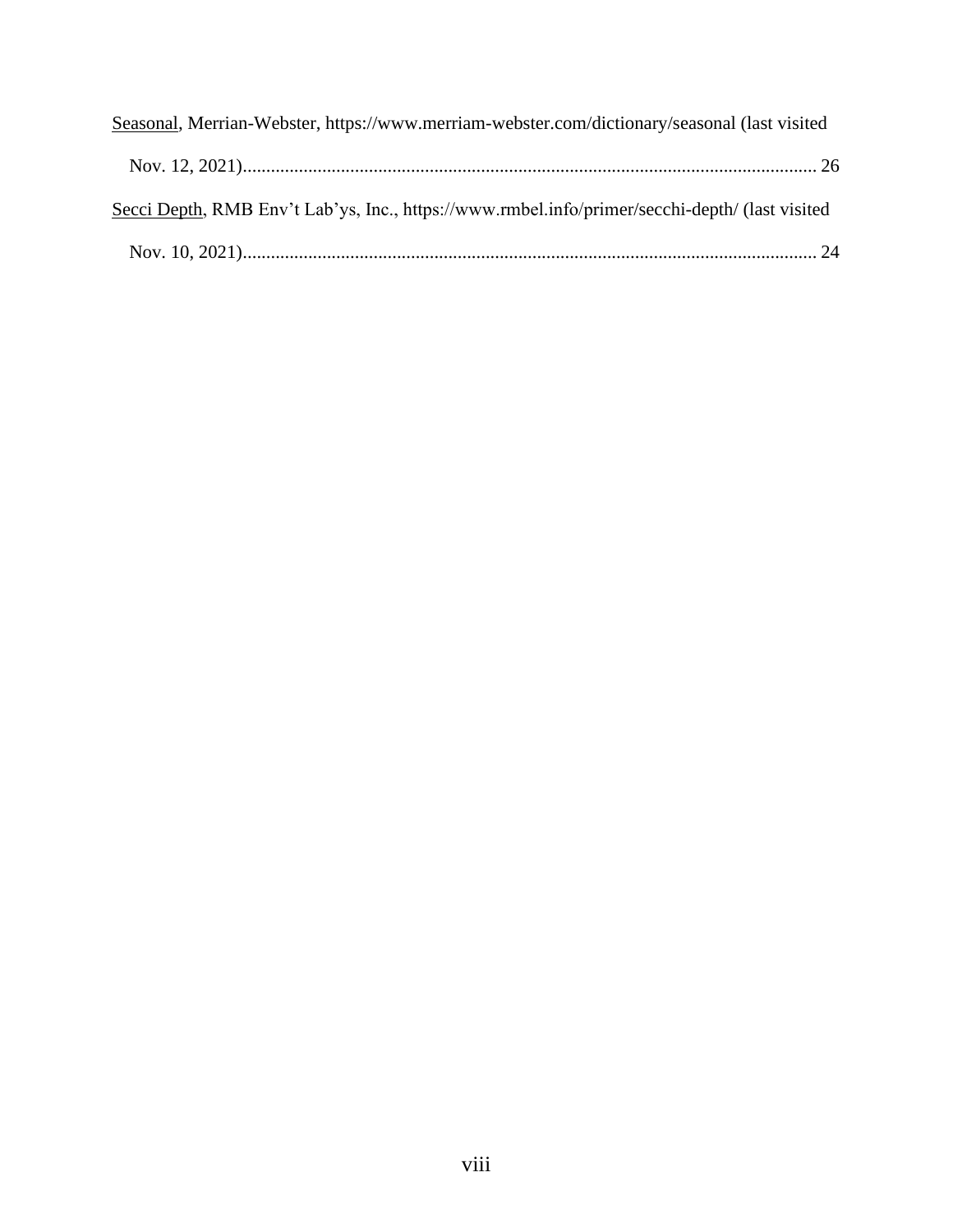### **STATEMENT OF JURISDICTION**

The United States District Court for the District of New Union ("District Court") had subject matter jurisdiction over the consolidated cases under 5 U.S.C. § 702 and 28 U.S.C. § 1331. This Court has jurisdiction of appeals from all final decisions of the District Court based upon 28 U.S.C. § 1291. The order denying summary judgment is usually considered an interlocutory order and not appealable. Roberts v. Universal Underwriters Ins. Co., 334 F.3d 505, 507 (6th Cir. 2003) (citing Phelps v. Coy, 286 F.3d 295, 298 (6th Cir. 2002), cert. denied, 537 U.S. 1104 (2003)). However, when the appeal from a district court's denial of summary judgment is presented together with an appeal from a grant of summary judgment, the Court of Appeals has jurisdiction to review the appropriateness of the district court's denial. Id. (quoting Thomas v. United States, 166 F.3d 825, 828 (6th Cir. 1999)).

The United States Court of Appeals for Twelfth Circuit has jurisdiction over this appeal because the appeal from the District Court's denial of summary judgment in the consolidated cases is presented with an appeal from a grant of summary judgment.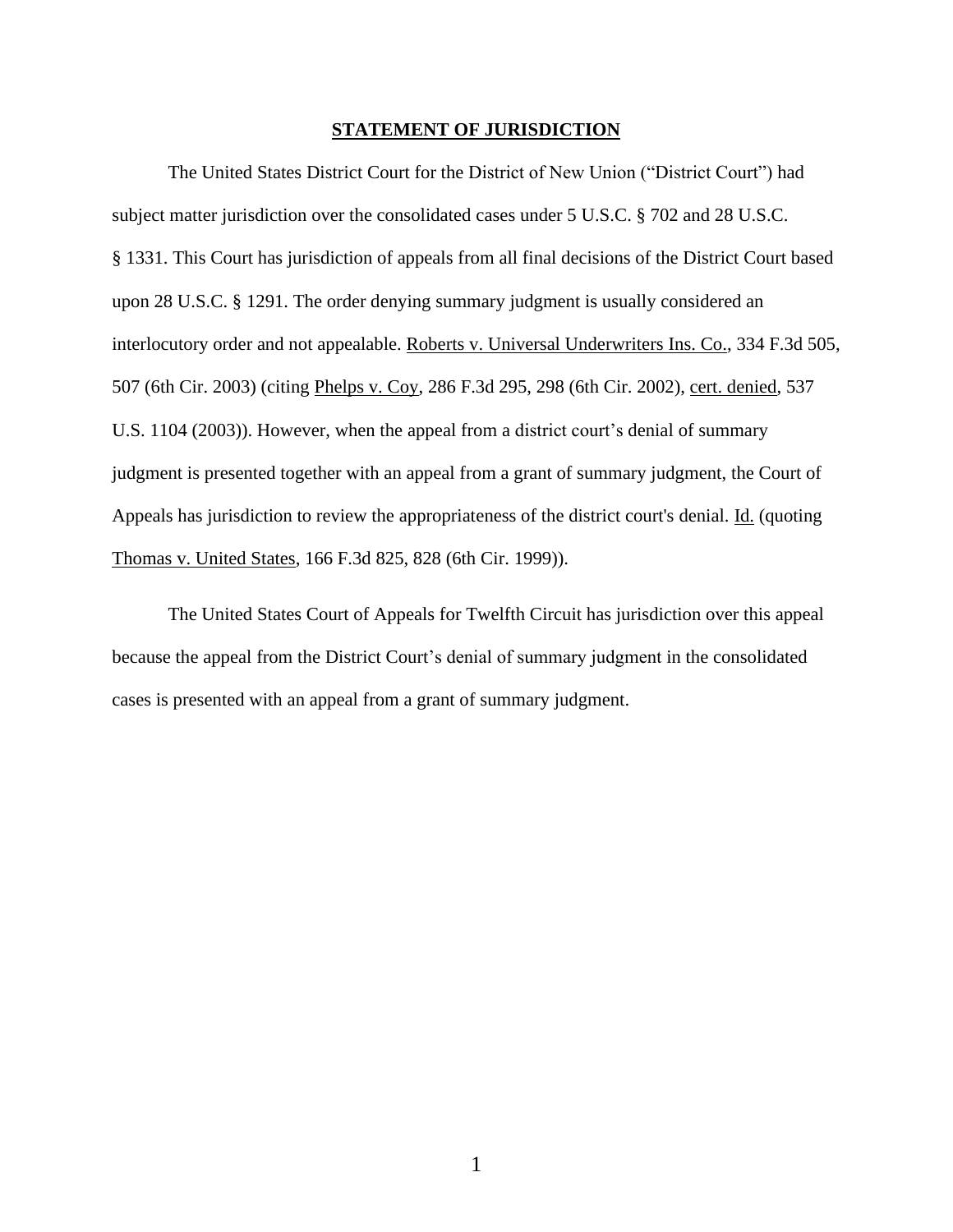#### **STATEMENT OF ISSUE PRESENTED FOR REVIEW**

**A. Whether EPA's determination to reject the New Union Chesaplain Watershed phosphorus TMDL and adopt its own TMDL and implementation plan for the Lake Chesaplain Watershed is ripe for judicial review?**

Suggested Answer: Yes.

**B. Whether EPA's determination to reject the New Union Chesaplain Watershed phosphorus TMDL on the grounds that the TMDL failed to include wasteload allocations and load allocations is contrary to law, as an incorrect interpretation of the term "total maximum daily load" in CWA § 303(d)?**

Suggested Answer: No.

**C. Whether EPA's adoption of a TMDL for the Lake Chesaplain Watershed consisting of an annual pollution loading reduction to be phased in over five years violates the CWA § 303(d) requirements for a valid TMDL?**

Suggested Answer: No.

**D. Whether EPA's adoption of a credit for anticipated BMP pollution reductions to reduce the stringency of wasteload allocations for point sources for implementation of the Lake Chesaplain TMDL was arbitrary and capricious or an abuse of discretion due to the lack of assurance of BMP implementation?** Suggested Answer: No.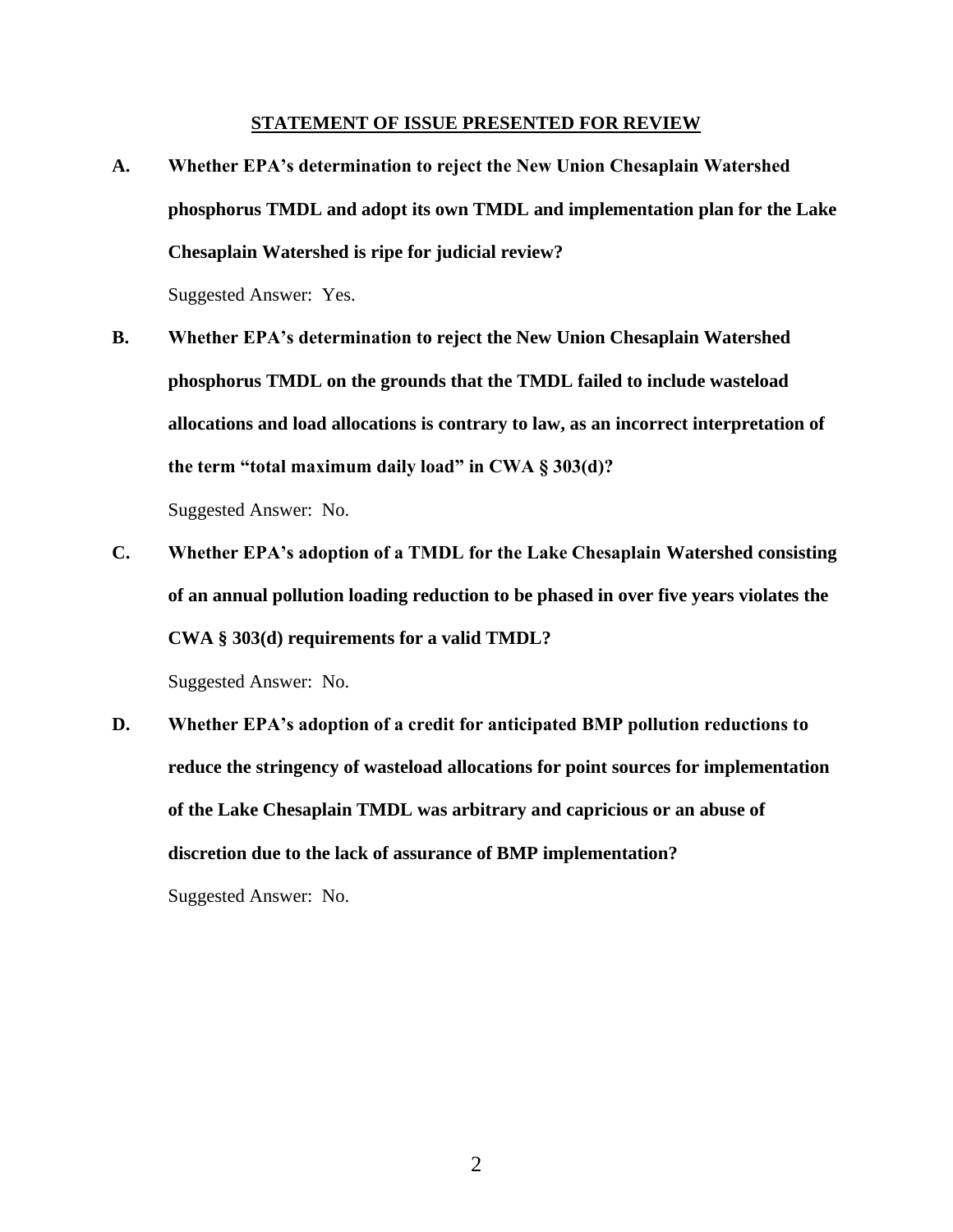#### **STATEMENT OF THE STANDARD OF REVIEW**

Ripeness determination and a district court's grant or denial of summary judgment are reviewed *de novo*. See City of Kennett v. EPA, 887 F.3d 424, 430 (8th Cir. 2018) (citing Missourians for Fiscal Accountability v. Klahr, 830 F.3d 789, 796 (8th Cir. 2016) (ripeness); First Dakota Nat'l Bank v. Eco Energy, 881 F.3d 615, 617 (8th Cir. 2018) (summary judgment)); Am. Farm Bureau Fed'n v. EPA, 792 F.3d 281, 292 (3d Cir. 2015) (grant of summary judgment); Mueller v. Auker, 576 F.3d 979, 991 (9th Cir. 2009) (citing Blankenhorn v. City of Orange, 485 F.3d 463, 470 (9th Cir. 2007) (denial of summary judgment)).

This Appeal involves the District Court's ripeness determination and grant and denial of summary judgment; thus, the proper standard of review is *de novo*.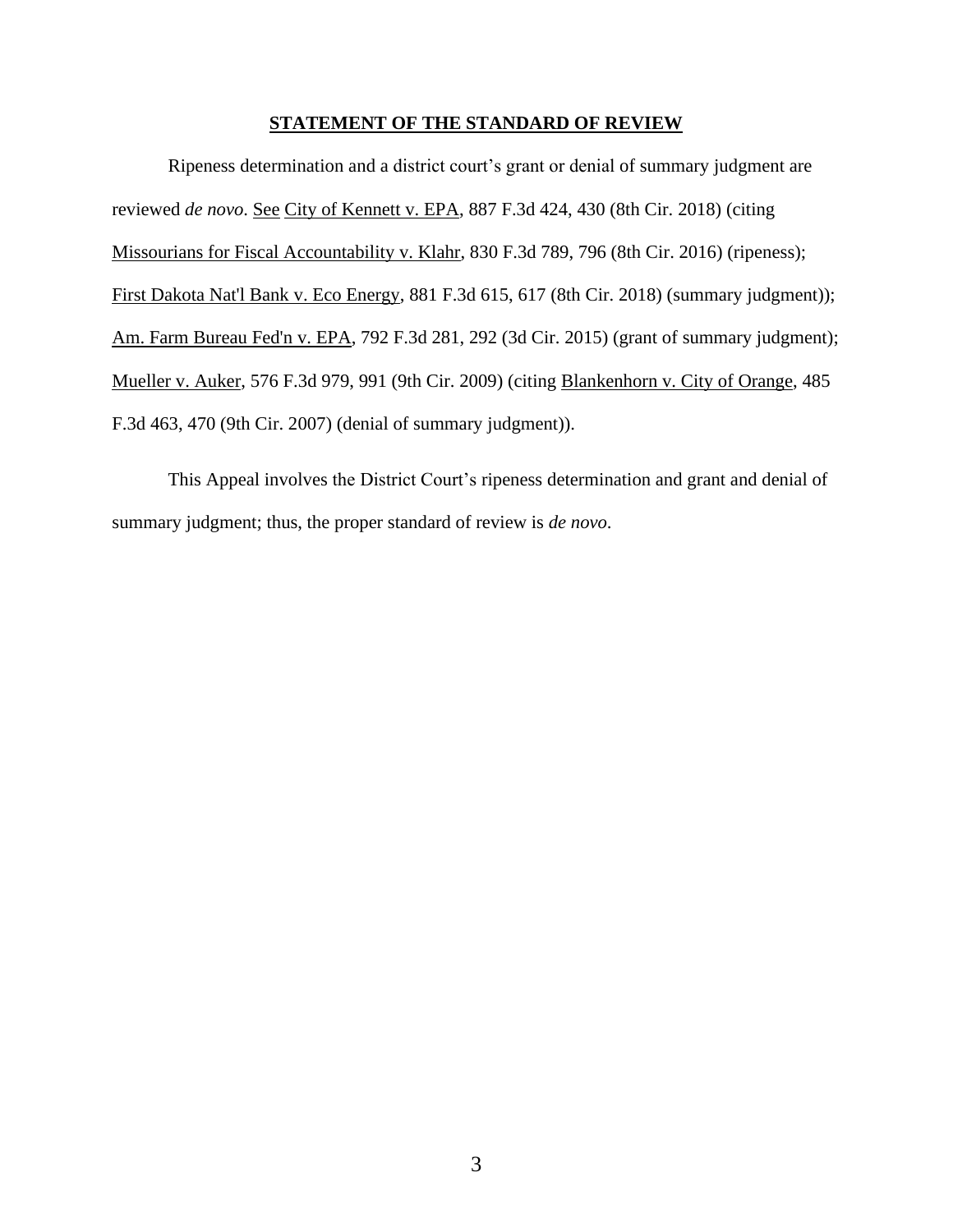#### **STATEMENT OF THE CASE**

Plaintiff, the State of New Union, filed action No. 66-CV-2000 against the United States Environmental Protection Agency ("EPA") on January 14, 2020, and Plaintiff Chesaplain Lake Watch ("CLW") filed action No. 73-CV-2020 against the EPA on February 2020. Record at 10. The District Court granted motions to consolidate the two actions on March 22, 2020, and the EPA lodged the administrative record with the District Court on July 1, 2020. Record at 10.

The State of New Union, challenged the EPA's rejection of its proposed TMDL consisting solely of the 120 mt/year total loading for the Lake Chesaplain watershed. Record at 11. New Union argues that it proposed TMDL satisfied all the requirements for a valid TMDL under the Clean Water Act and that the EPA's regulation, 40 C.F.R. § 130.2(i) that requires a state's TMDL submission include an allocation of the total maximum daily load between and among point, nonpoint, and natural sources, is contrary to law. Id.

Plaintiff CLW mounted two challenges to the EPA's adoption of the Cheaplain TMDL. Id. First, CLW argued that a TMDL consisting of an annual loading limit to be phased in over a period of five years is contrary to the legal requirements of the CWA. Id. Second, CLW challenged the WLA and LA adopted in the Chesaplain Watershed Implementation Plan ("CWIP") TMDL. Id. CLW argued that the EPA might not take any credit for phosphorus load allocation reductions anticipated from the implementation of BMPs for nonpoint sources where the EPA has no authority to require implementation of these BMPs, and there is no reasonable assurance the reductions will be achieved. Id.

The EPA disagreed with the merits of the claims of both plaintiffs, argued that its final Lake Chesaplain TMDL and CWIP are consistent with the requirements of the CWA and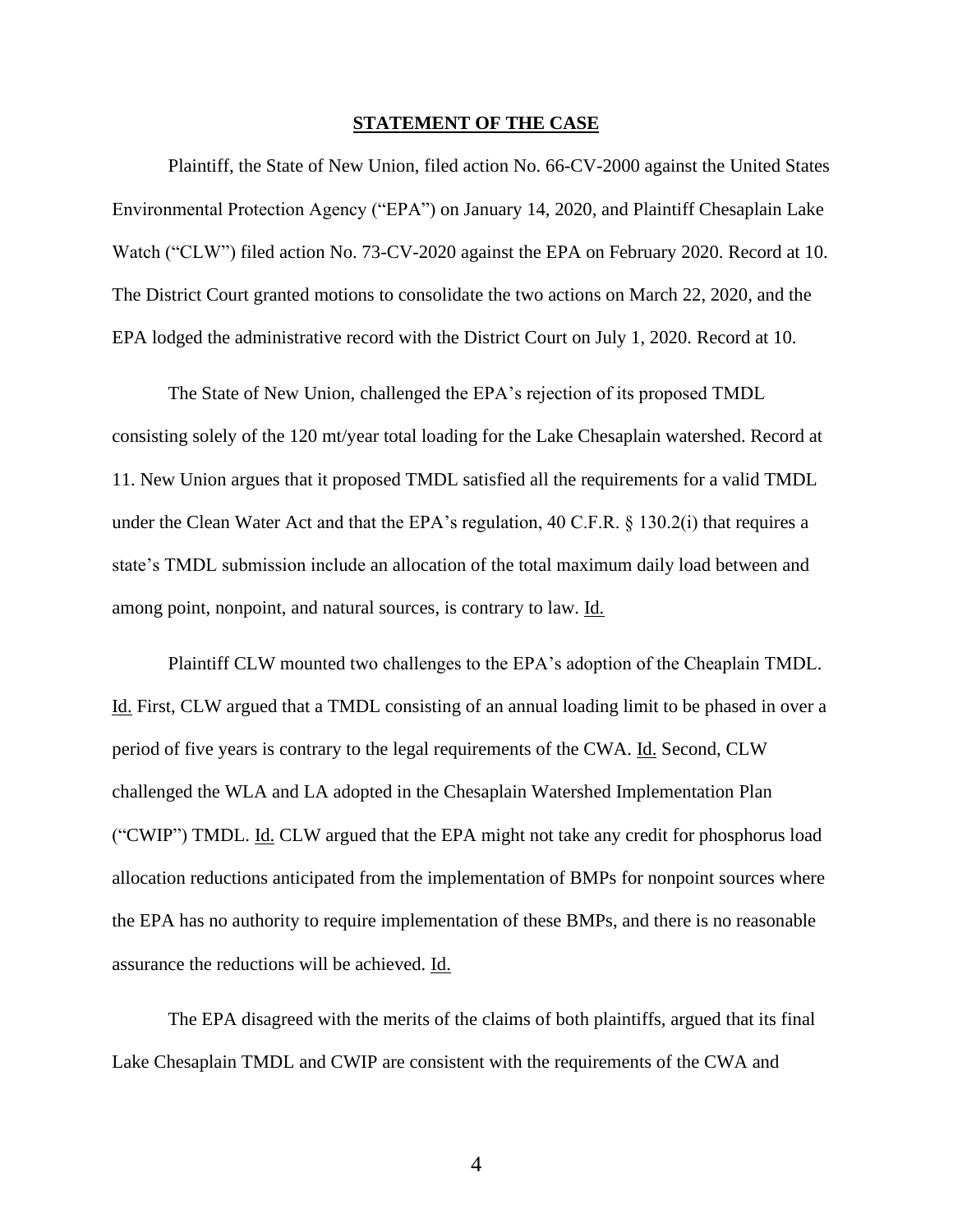adequately supported by scientific evidence in the record. Id. The EPA also argued that both complaints should be dismissed as lacking ripeness. Id.

The District Court denied the EPA's motion for summary judgment in part, granted CLW's motion for summary judgment in part, and granted the State of New Union's proposed TMDL for the Lake Chesaplain. Record at 5.

CLW appeals to the District Court's determinations that the EPA's credit for nonpoint pollution reductions to be achieved through the implementation of best management practices (BMPs) to make point source pollution reductions less stringent, was not arbitrary or capricious or an abuse of discretion based on the record before the EPA. Record at 4. However, we ask the court to affirm this determination, as BMPs to make point source pollution reduction was not arbitrary to law or capricious or an abuse of discretion.

The EPA appeals from the District Court's order vacating the EPA's rejection of New Union's phosphorus TMDL for the Lake Chesaplain Watershed and vacating its regulatory definition of the term TMDL to include wasteload allocations and load allocations. Record at 4. However, the EPA violated its reasoned decision-making power when interpreting the gaps in text left open by Congress. Thus, the requirement to include wasteload allocations and load allocations violates the Clean Water Act and is contrary to law.

Following the issuance of an Order of the United States District Court for the District of New Union dated on August 15, 2021, the State of New Union filed a timely Notice of Appeal. Record at 2.

This Appeal followed.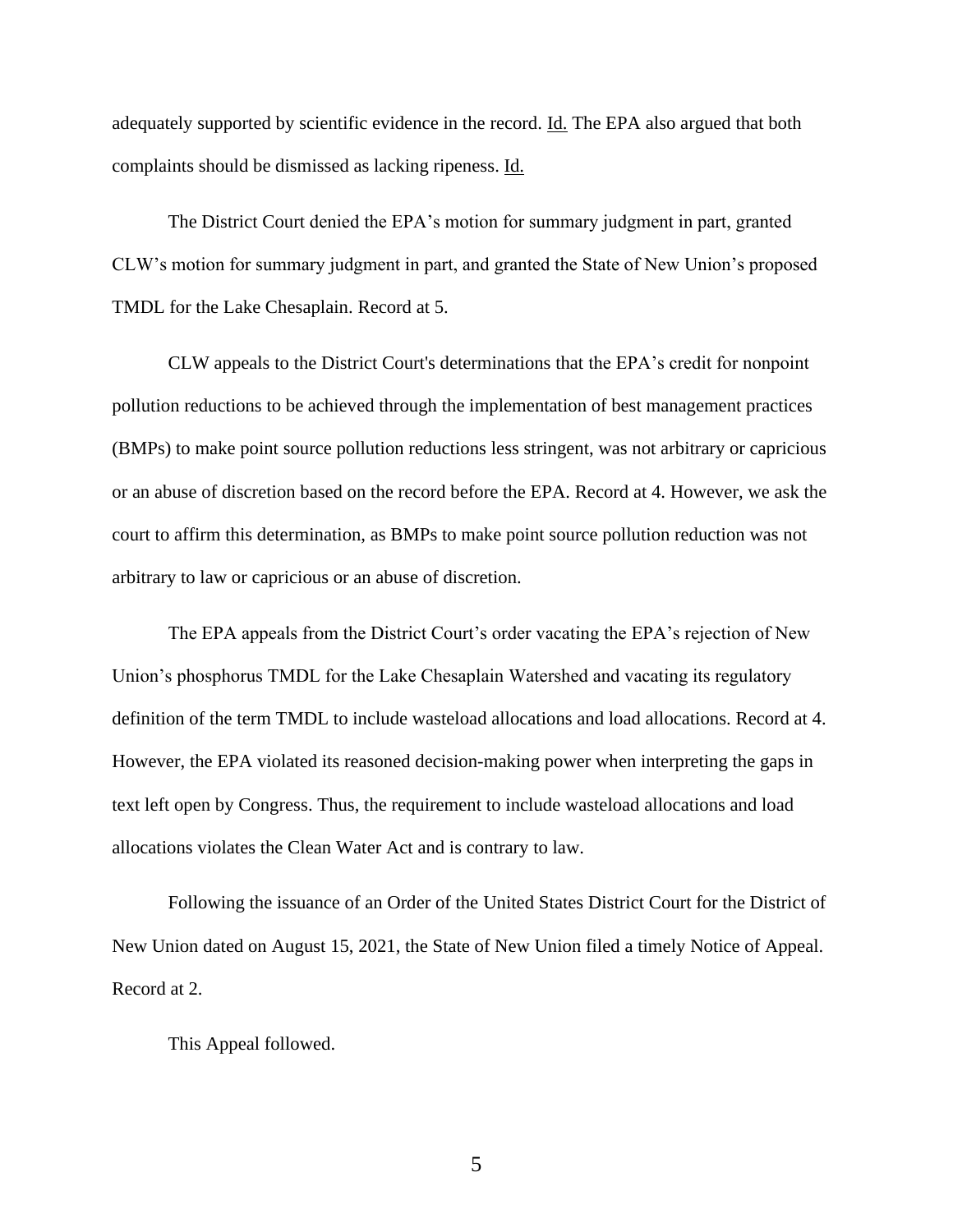#### **STATEMENT OF FACTS**

#### **I. The Clean Water Act**

The Clean Water Act ("CWA") is the primary federal law in the United States governing water pollution. Its objective is to restore and maintain the chemical, physical, and biological integrity of the nation's waters. In addition, the Act recognizes the responsibilities of the states in addressing pollution and provides assistance to states to do so, including funding for publicly owned treatment works for the improvement of wastewater treatment; and maintaining the integrity of wetlands. See generally the Clean Water Act, 33 U.S.C. § 1251 et seq. This regulatory program is based on cooperative federalism, which the federal Environmental Protection Agency ("EPA") establishes national standards that states are expected to implement through their own regulatory programs. States are expected to administer the permitting aspects of CWA and the water quality improvement aspects of the CWA.

CWA § 303(a) directs each state to adopt water quality standards ("WQS") for waters within the state. 33 U.S.C. § 1313(a). Section 303(c) directs states to review and revise these water quality standards routinely. 33 U.S.C. § 1313(c). A WQS consists of the designated uses for each waterbody and the water quality criteria necessary to support the designated use. 33 U.S.C. § 1313(c)(2)(A). Water quality criteria may take the form of numerical limits on pollutant concentrations in the water body, or narrative standards for aesthetic qualities and non-specific pollutants such as toxicity. See CWA § 303(c)(2)(B), 33 U.S.C. § 1313(c)(2)(B); 40 C.F.R. § 131.3(b).

States must perform an assessment of the ability of each water to meet standards following full implementation of the point source controls established by the Act. See CWA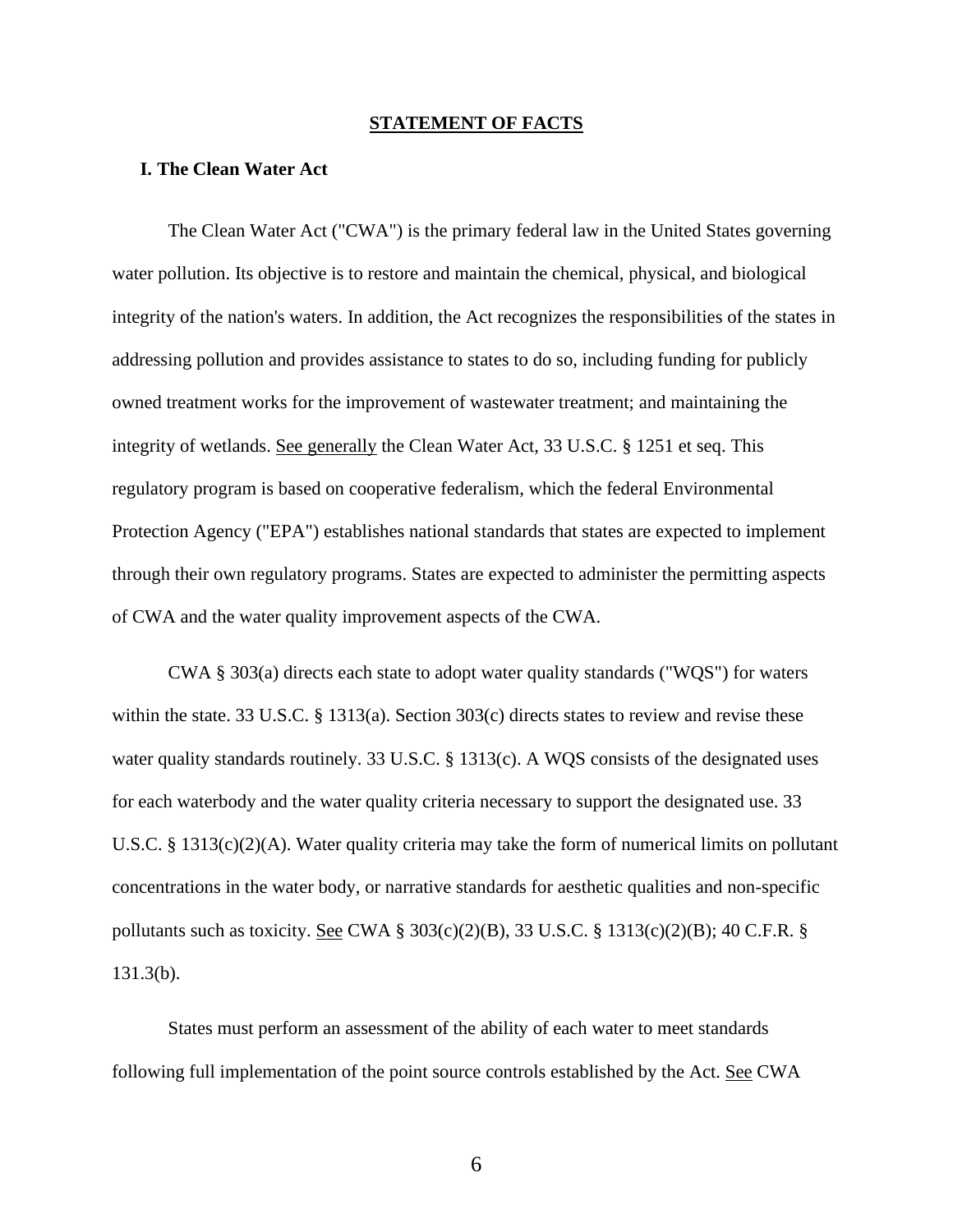§ 303(d), 33 U.S.C. § 1313(d). This section requires states to identify those water bodies that presently do not meet water quality standards. By regulation, EPA requires states to review and update their impaired waters list biennially. 40 C.F.R. § 130.7(d). The EPA has the authority to review and approve, or reject, a state's water quality standards process. The EPA reviews the designation of uses to the establishment of water quality criteria to the listing of impaired waters to the establishment of TMDLs for impaired waters. 33 U.S.C. § 1313(c)(3), (d)(2). If the EPA Administrator disapproves of the proposed WQS, list of impaired waters, or TMDLs, then EPA is directed to establish its own WQS, list, or TMDLs. This suit was brought by New Union as a means to compel the Court to find EPA's rejection of New Union's phosphorus TMDL for the Lake Chesaplain Watershed contrary to law.

### **II. Chesapeake Bay Total Maximum Daily Load ("TMDL")**

In 2009, President Barack Obama directed the federal government to initiate efforts to restore and protect the Chesapeake Bay and its watershed. The President and the EPA determined that rapid action was necessary to preserve the Chesapeake Bay after numerous years of insufficient protection and preservation. See Chesapeake Bay Protection and Restoration, 74 Fed. Reg. 23,099, 23,100 (May 12, 2009). Outlined in the Executive Order, the President identifies the EPA as the lead agency for defining environmental goals for the Chesapeake Bay and describing the specific programs and strategies to be implemented to achieve preservation of the watershed and ecosystem of the Chesapeake Bay. Id. at 23,103. According to the EPA, most of the Chesapeake Bay is an impaired water body due to excess nitrogen, phosphorous, and sediment. Adam M. Teel, The Billion Dollar Decision: How the Third Circuit Expanded the Power of the EPA in Implementing Tmdls by Affirming Additional Mandates (Am. Farm Bureau Fed'n v. EPA, 792 F.3d 281 (3d Cir. 2015)), 55 Washburn L.J. 563, 576 (2016). As a result of the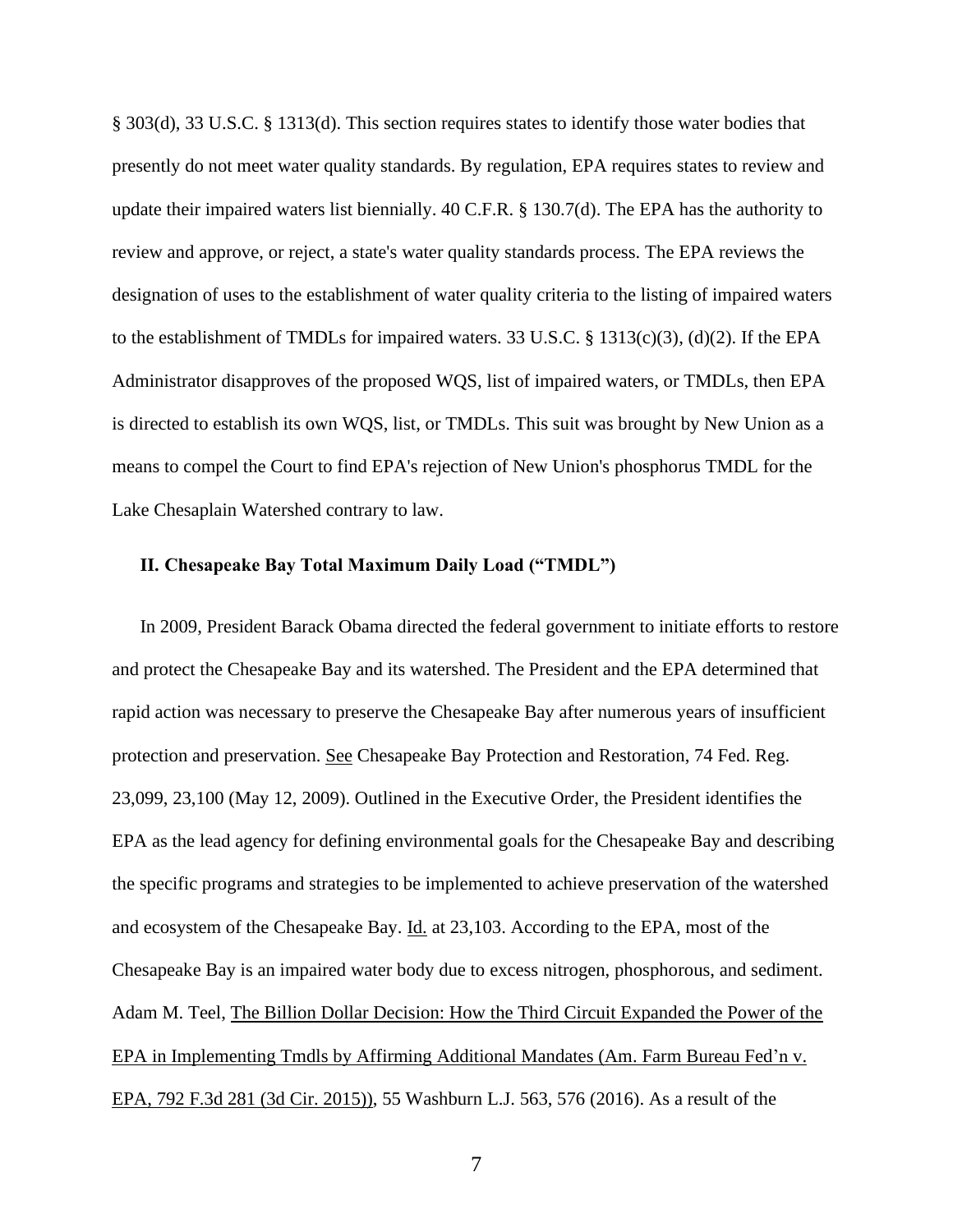immense pollution accumulating in the Chesapeake Bay, the EPA intervened and drafted a proposed Chesapeake Bay Total Maximum Daily Load ("TMDL"). Id. at 576, 577. A TMDL is the maximum amount of a pollutant, without violating the water quality standard, a body of water can lawfully receive. Id. at 546. The Chesapeake Bay TMDL is considered one of the most complex TMDLs in the nation, covering the entire watershed with ninety-two smaller TMDLs for individual tidal segments with their own stringent water quality standards. Id. As a result, the EPA's broad use of power through regulating the Bay and requiring more stringent criteria has led to disagreements and litigation by the Chesapeake Bay jurisdictions. This suit is one of many asserting that the EPA's exercise of discretion is contrary to law.

### **III. Current Litigious Climate of EPA's Decision-Making Power**

There have been monumental cases that have tested the discretionary power of the EPA when it comes to regulating TMDLs. Explicit gaps left by Congress for an agency to fill are considered an expressly delegated power to the agency to promulgate necessary regulations, unless such regulations are contrary to the statute or are arbitrary and capricious. Statutory ambiguity or silence is also treated as empowering agencies to resolve the ambiguity or fill the gaps. Chevron, U.S.A., Inc. v. Nat. Res. Def. Council, Inc., 467 U.S. 837 (1984). The Third Circuit and the Ninth Circuit have come out on opposite sides of what exactly the requisite discretionary power the EPA has when determining the text of the CWA. The Circuit found that because the CWA anticipated a partnership between states and the federal government, it provided an understanding that TMDLs are broad in their power, "includ[ing] allocations, target dates, and reasonable assurance." Am. Farm Bureau, 792 F.3d 281. Conversely, the Fifth Circuit found that when the EPA espouses inconsistencies, that stray from the standards set by Congress,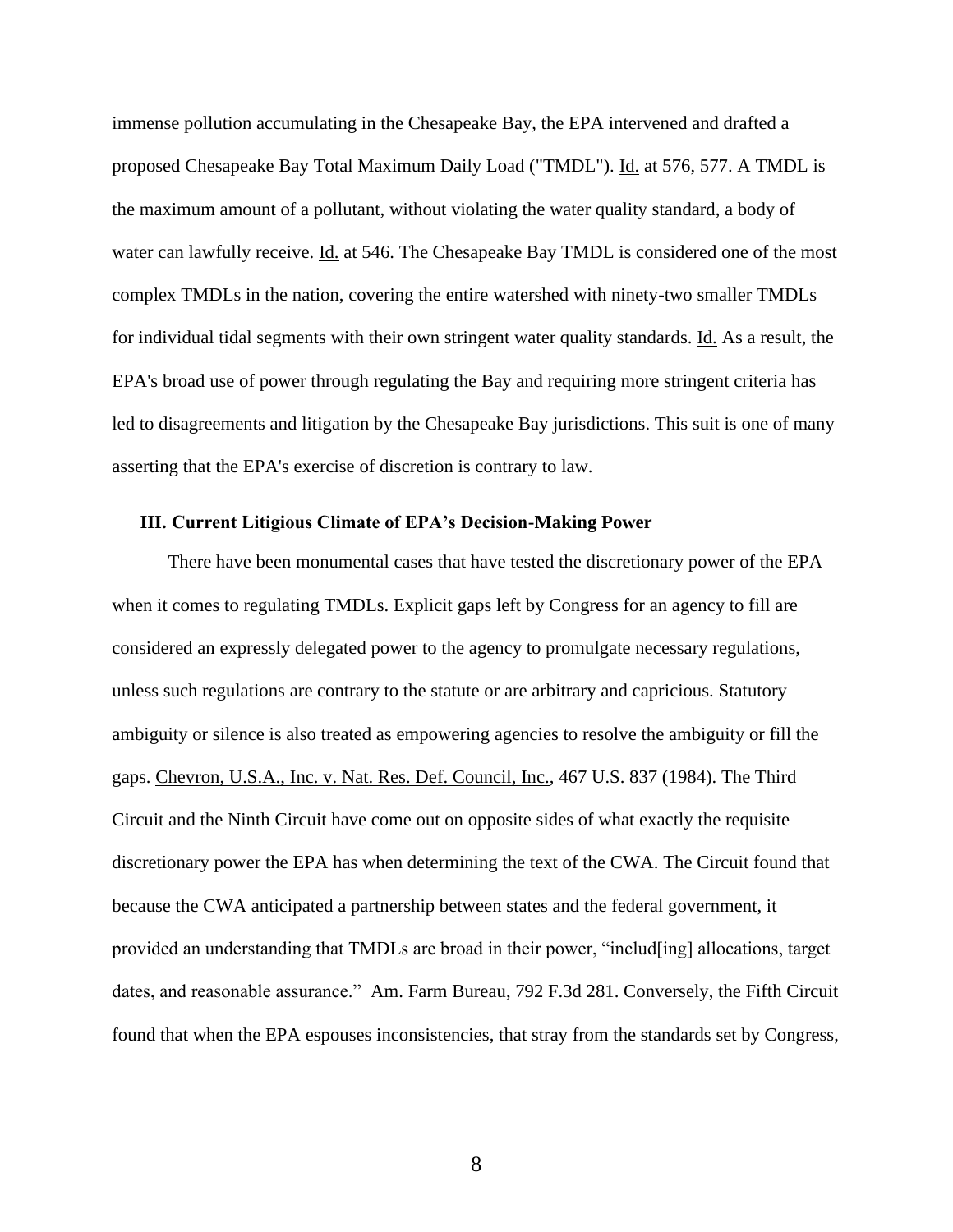it has infringed its policymaking requirement of reasoned decision-making. Sw. Elec. Power Co. v. EPA, 920 F.3d 1003 (5th Cir. 2019).

We ask that the court reign in the EPA's discretionary power by ruling that the EPA's interpretation of the term Total Maximum Daily Load violated the Clean Water Act and that the EPA's adoption of credit for anticipated BMP pollution reductions was not arbitrary or capricious.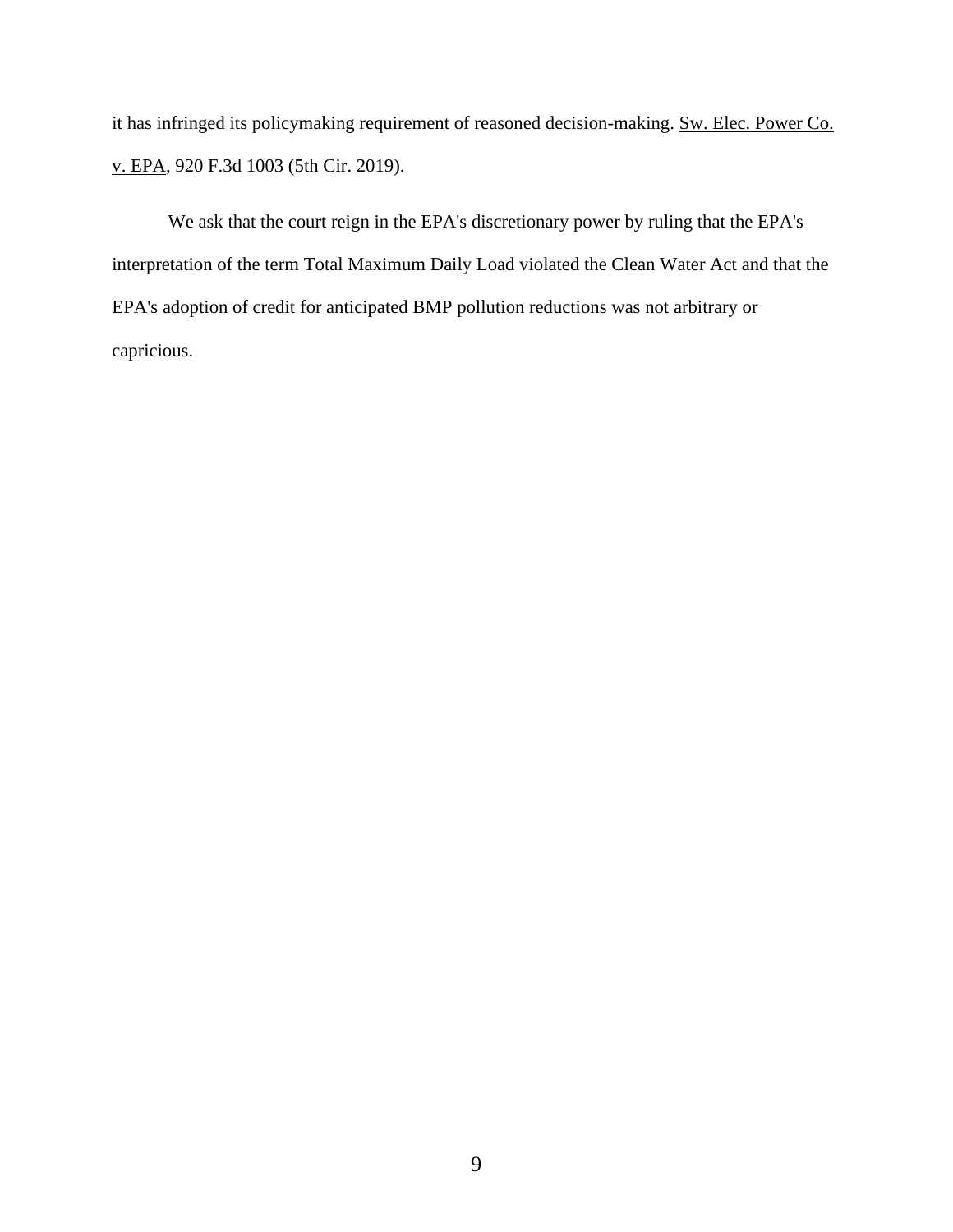#### **SUMMARY OF THE ARGUMENT**

The protection of our Nation's waterways is a science. However, unlike the hard numbers of Mathematics or the Laws of Physics, the makeup and interactions of different chemicals and sediments in a body of water are far from an exact science. Rainfalls, dry spells, high winds, climate change, and human development are all factors that affect water composition at a level that cannot be reasonably ascertained on a rigid basis. State laws and Federal Agency oversight seek to establish a working level that protects the balance between nature and human coexistence. As it stands, the TMDL is simply that –a working-level measured through the scientific method and common sense.

While the statutory reading of the Clean Water Act may include inconsistencies and ambiguities, we implore The Court to strike a balance between the expert scientific minds within State and Federal Agencies, so that future generations may enjoy the unimpaired potential of Chesaplain Lake.

First, the District Court was correct in holding that the issues raised are ripe for adjudication. The issues fit judicial decisions because all of the facts necessary to adjudicate the claims have been developed and are part of the record before the EPA. Also, the delay of judicial review would impose hardship on the EPA and the State of New Union as well as residents of the State of New Union who are residing in the vincinity of Lake Chesaplain.

Next, the District Court was correct in granting Summary Judgment for New Union, and that the EPA's definition of the phrase "Total Maximum Daily Load" to require "WLA's" and "LA's" contradicts the plain meaning and intention of Congress in enacting CWA § 303(d), and EPA's regulation requiring such information as part of a TMDL is contrary to law.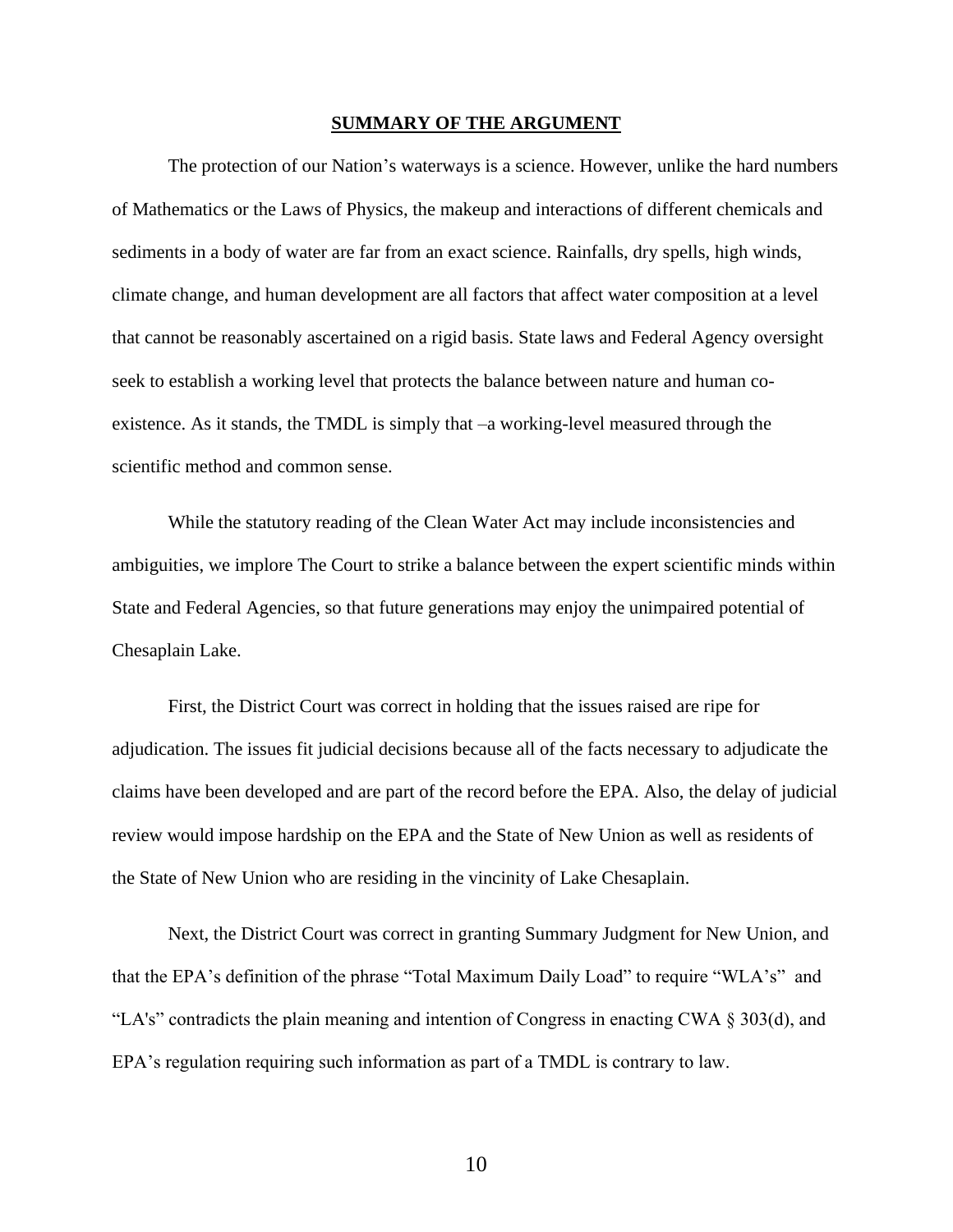The EPA attempts to take an affirmative step in regulation by inferring a strict definition of "total" in "total maximum daily load," specifically that New Union failed to include WLA's or LA's in its rejected phosphorus TMDL. This argument is flawed. The CWA does not insist that WLA's and LA's are required elements of a valid TMDL, nor does it provide for specific pointsource allocations contained within the definitive construction of "Total." In the context of CWA § 303(d), total means total. The CWA does not require New Union to partition phosphorus source allocations, and it most certainly does not give the EPA permission to enforce unfounded WLA and LA maximums. The EPA exceeded its discretionary power pursuant to the CWA, and this Court should uphold the District Court's ruling that the EPA acted unlawfully in rejecting the New Union TMDL.

Although the EPA overstepped in its capacity to regulate WLA's and LA's, The EPA still retains the title as the foremost authority on water quality TMDL's. The District Court erred in its ruling that EPA's adoption of a TMDL for the Lake Chesaplain Watershed consisting of an annual pollution loading reduction to be phased in over five years violates the CWA § 303(d) requirements for a valid TMDL.

The CLW argues that by adopting a phased TMDL, EPA has not adopted a TMDL at the level necessary to assure achievement of water quality standards (at least until the reduction is fully phased in after five years), based on a provision that no schedules of compliance shall be implemented later than July 1, 1977. CWA § 301(b)(1)(C), 33 U.S.C. § 1311(b)(1)(C). However, the overall purpose and structure of the Clean Water Act fully allow and anticipates the implementation of target dates and deadlines for water quality standards, as already adopted by the Third Circuit. The CWA is silent on how to account for sources, among many other considerations beyond the plain structure of The Act, making it fully reasonable to understand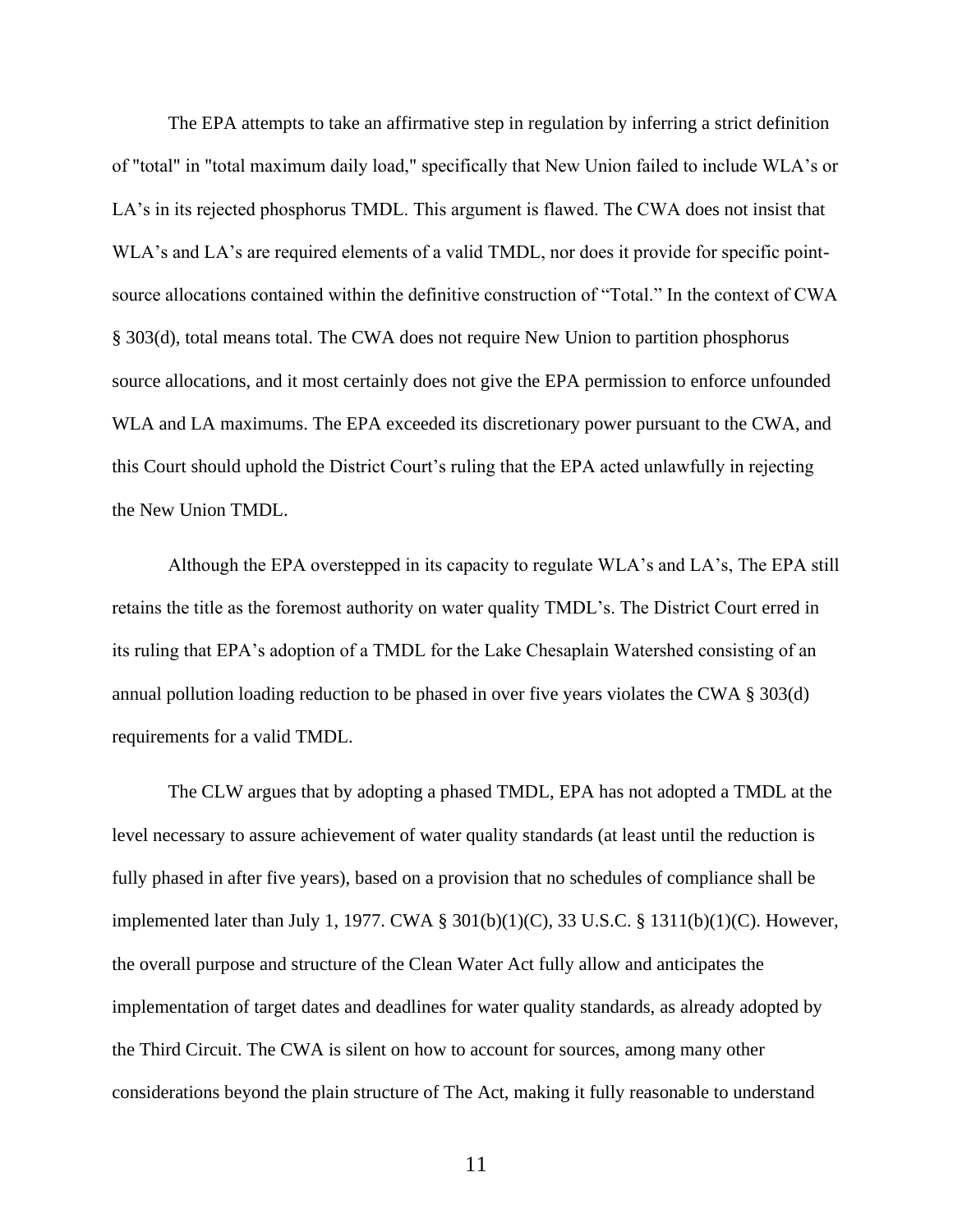the CWA as including TMDL target dates. Common sense and the complexity of the scientific method require that the EPA and the states promulgate effective TMDL's in consideration of a timeline and changes over time.

CLW also argues that The EPA violated the CWA in implementing an annual pollution maximum load, rather than a maximum load based on a plain text definition of "daily." However, deference should be given to the Agency's interpretation regarding an ambiguous term, if the term is reasonable. See Chevron, 467 U.S. at 842–43. The word "daily" in TMDL is used ambiguously because the statute gives no express provision for maximum load reduction timeframes, and it expands on other time-oriented terms such as "seasonal" and "variations." The EPA has the statutory authority to establish water body TMDL's and has done so in a way that encompasses reasonableness and the goals of New Union. Accordingly, it is consistent with the purpose of all parties that the EPA, as the leading scientific body on the subject, establish time requirements and modifications for a TMDL.

Finally, the District Court correctly rejected the CLW's reasonable assurance standard in determining whether the EPA's adoption of the BMP credit was arbitrary and capricious because the correct standard is *Chevron* deference. The EPA's determination to suggest nonpoint source BMP's as an offset to point source reductions passes Step One because the statute is ambiguous, and Congress intended for the EPA to fill the gap. The determination also passes Step Two because the EPA's interpretation furthers the CWA requirements and the goal of achieving water quality standards, and this interpretation is supported by legislative history of the Clean Water Act.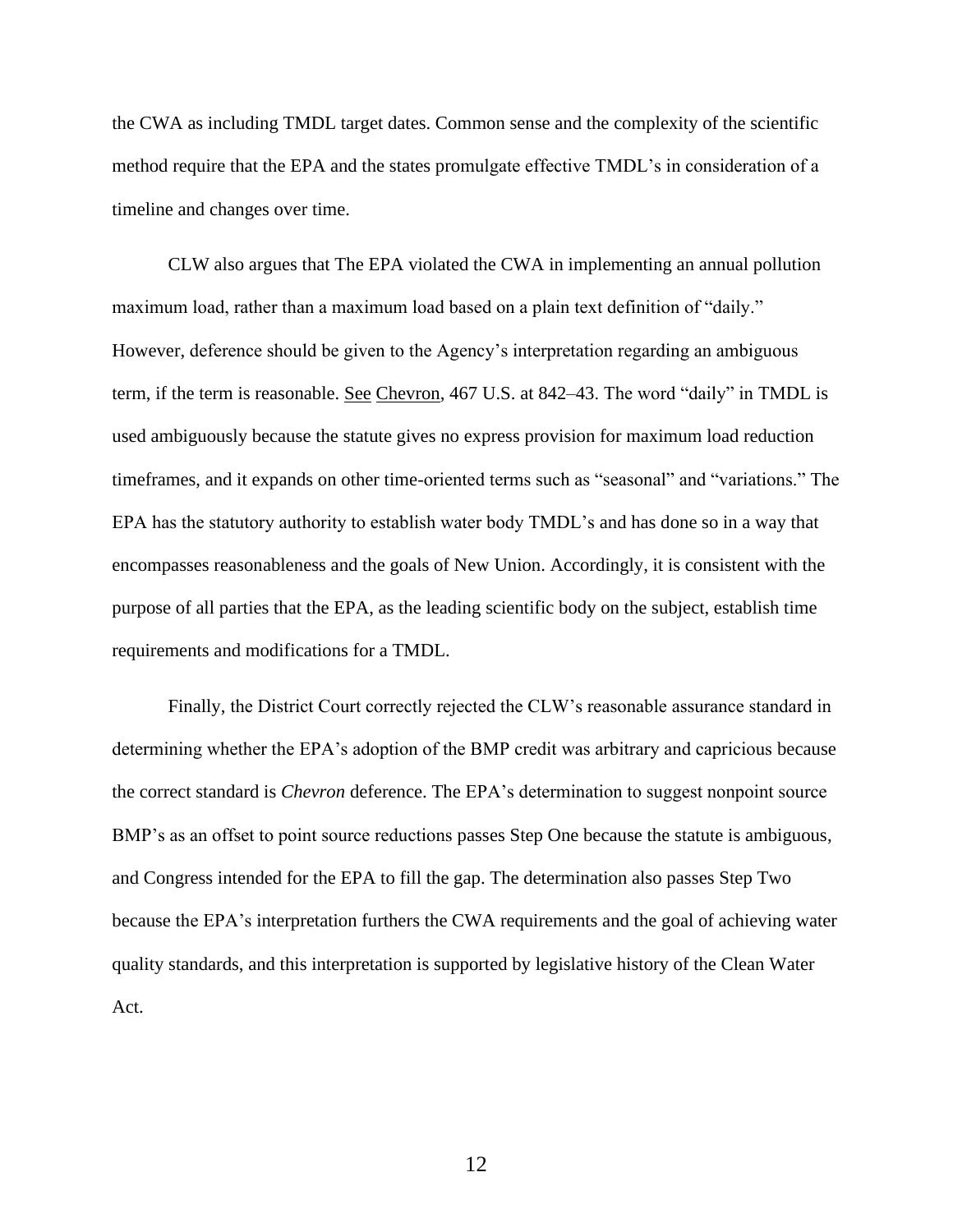#### **ARGUMENT**

### **I. The District Court Correctly Found That the Cases Are Ripe for Judicial Review Because They Are Fit for Judicial Decision and the Hardship to the Parties Exists**

"Ripeness is a justiciability doctrine designed 'to prevent the courts, through avoidance of premature adjudication, from entangling themselves in abstract disagreements over administrative policies, and also to protect the agencies from judicial interference until an administrative decision has been formalized and its effects felt in a concrete way by the challenging parties.'" Nat'l Park Hospitality Ass'n v. Dep't of Interior, 538 U.S. 803, 807–08 (2003) (quoting Abbott Labs. v. Gardner, 387 U.S. 136, 148–149 (1967)).

Whether administrative action is ripe for judicial review requires evaluation of "(1) the fitness of the issues for judicial decision and (2) the hardship to the parties of withholding court consideration." Nat'l Park Hosp. Ass'n, 538 U.S. at 808 (citing Abbott Labs., 387 U.S. at 148– 149). A pre-enforcement challenge to regulation is ripe where the issues presented are fit for judicial review, and hardship to the parties would result without hearing the suit. Am. Farm Bureau, 792 F.3d at 293 (citing Abbott Labs., 387 U.S. at 149).

Fitness for review primarily depends on whether a case would benefit from further factual development, and when a dispute involves the approval of a TMDL by the EPA, the fitness for review is hinged upon whether further factual development regarding the EPA's application of the TMDL would aid the court's decision. See City of Kennett, 887 F.3d at 433. When parties present a purely legal dispute on a well-developed record about the EPA's process of promulgating a TMDL, a pre-enforcement challenge to the EPA's TMDL is fit for judicial review. Am. Farm Bureau, 792 F.3d at 293.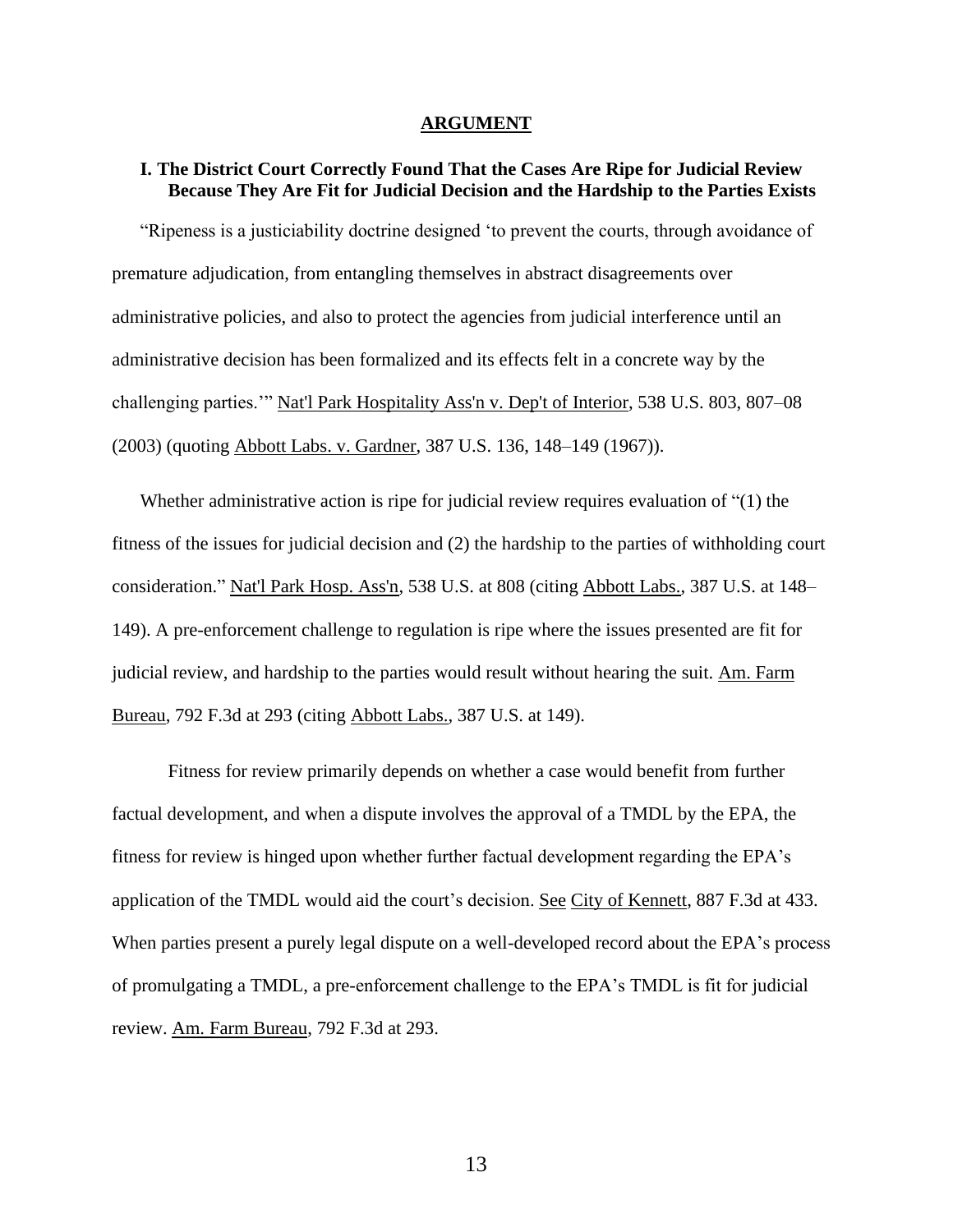"The hardship factor looks to the harm parties would suffer, both financially and as a result of uncertainty-induced behavior modification in the absence of judicial review." Iowa League of Cities v. EPA, 711 F.3d 844, 867 (8th Cir. 2013) (citing Neb. Pub. Power Dist. v. MidAmerican Energy Co., 234 F.3d 1032, 1038 (8th Cir. 2000)). Also, even though a TMDL has not been incorporated into a state's continuing planning process and enforced against individual members, those members of an association will have reason to limit their discharge of pollutants in anticipation of the TMDL's implementation, and hardship to those individuals would result. Am. Farm Bureau, 792 F.3d at 293. When the EPA and the state affected by the TMDL would spend a lot of resources regarding the dispute, hardship would be imposed on the EPA and the state. Id..

Here, as the District Court correctly pointed out, all of the facts necessary to adjudicate the claims have been developed and are part of the record before the EPA. Record at 12; see also Record at 7–10. Therefore, further factual development regarding the EPA's application of the TMDL would not aid the court's decision, and the issues are fit for judicial decision.

Furthermore, as the District Court correctly found, the Lake Chesaplain TMDL contemplates specific NPDES permit limits for the point sources discharges, and the State of New Union will be required to implement without delay. Record at 12. That would affect the activities of residents of the State of New Union living in the vicinity of Lake Chesaplain because those residents will have reason to limit their discharge of pollutants in anticipation of the TMDL's implementation, and hardship to those individuals would result, in turn, will result in hardship to the State of New Union. In addition, hardship would be imposed on the EPA and the State of New Union because the EPA and the State of New Union are spending spend a lot of resources regarding the dispute, including this appeal.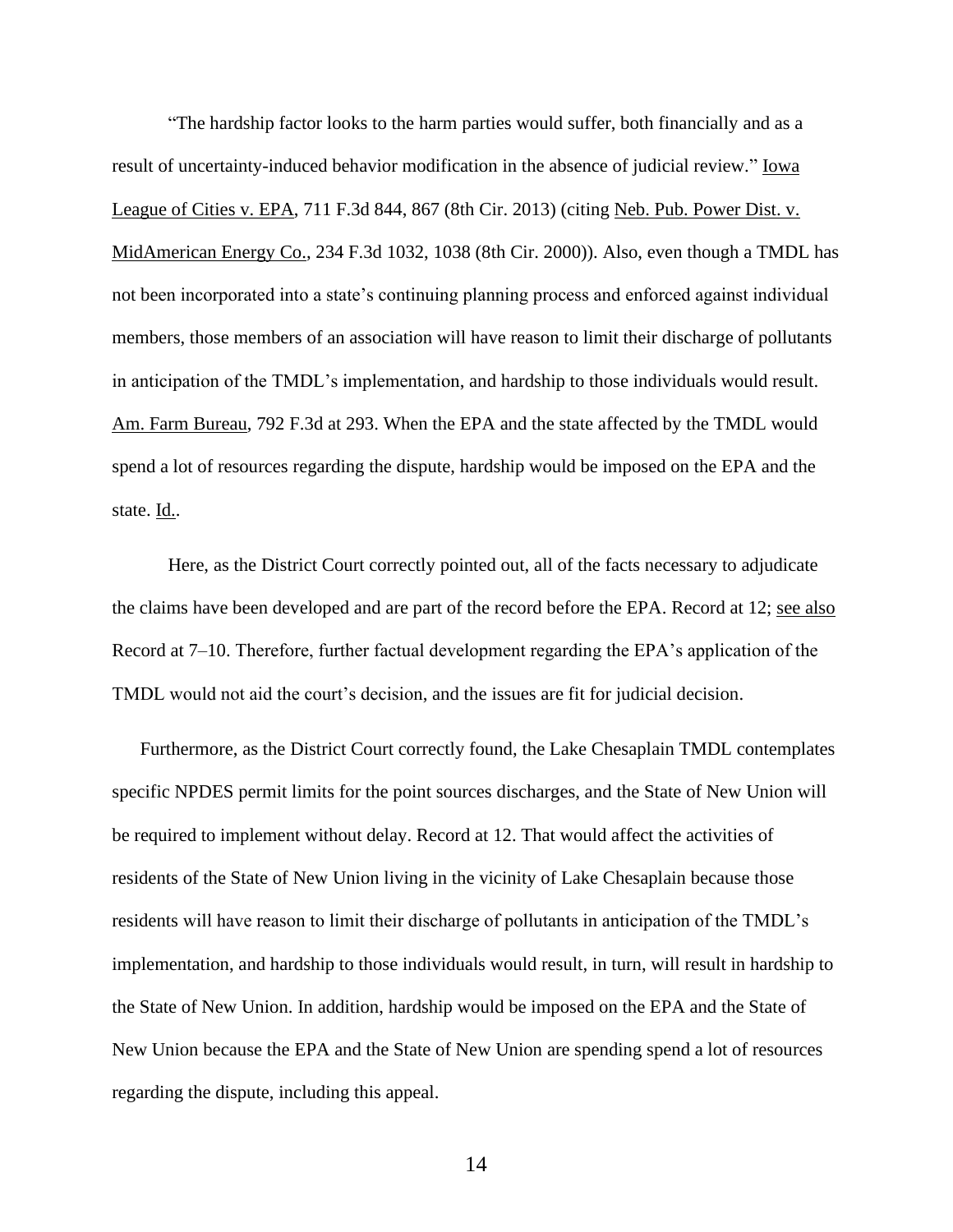Therefore, the District Court correctly found that the cases are ripe for judicial review.

### **II. The EPA's Determination to Reject the New Union Chesaplain Watershed Phosphorus TMDL Is an Incorrect Interpretation of The Term "Total Maximum Daily Load"**

### **A. The EPA's Definition of "Total Maximum Daily Load" is Contrary to Law and Public Policy**

The EPA's determination to reject the New Union Chesaplain Watershed phosphorus TMDL on the grounds that the TMDL failed to include waste load allocations and load allocations is contrary to law, as an incorrect interpretation of the term "total maximum daily load" in CWA § 303(d).

Strict construction requires the practice of interpreting a document or statute using only the words it contains. When the document or statute does not provide clarity, interpretation is deferred to the court. In Chevron, the Supreme Court held that when Congress explicitly allows a gap for the administrative agency to fill, there is an express delegation of authority to the agency to elucidate a specific provision of the statute by regulation. Chevron, 467 U.S. at 843. Such legislative regulations are given controlling weight unless they are arbitrary, capricious, or contrary to the statute. Id. at 844. Under the Chevron framework for judicial review of an agency's interpretation of a statute, the reviewing court first conducts an independent review of the statute and its legislative history, and deference to the agency's interpretation is appropriate only when a court finds the statute to be ambiguous, in which case the court looks to whether the agency's construction of the statute is reasonable. Id. at 844–45. Since the EPA's definition of "total maximum daily load" is contrary to law and public policy goals, we agree that the court should not exceed further than the first Chevron step.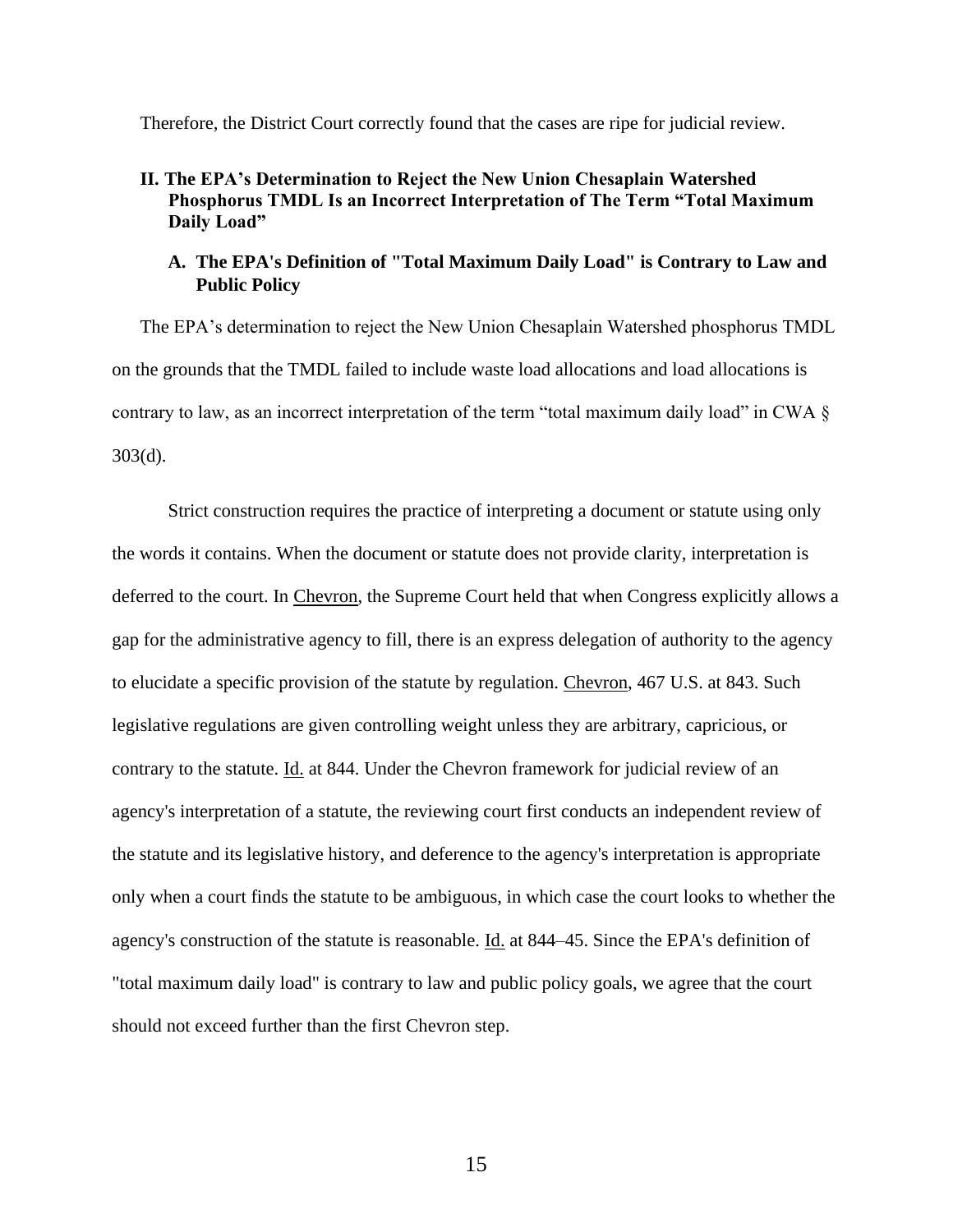The Fifth Circuit arrived at a similar conclusion in Southwestern Electric Power Company v. United States Environmental Protection Agency when the EPA attempted to implement a final rule on the CWA's effluent limitation guidelines for steam-electric power plants. Sw. Elec. Power, 920 F.3d 1003. The final rule sets the best available technology economically achievable ("BAT") for leachate equal to the previous best practicable control technology currently available ("BPT") standard established in 1982. Id. at 1012. The agency offers two primary justifications for its decision not to regulate leachate with any of the more advanced control technologies now available. Id. at 1023. The rule asserts that leachate forms "a very small portion of the pollutants discharged collectively by all steam power plants." Id. at 1032. The EPA reasons that, because the new BAT limits established for wastewater from other streams will substantially curtail total power plant pollution, the new rule "represents reasonable further progress toward the CWA's goals" even without establishing any stricter controls on leachate. Id. at 1012. However, Environmental Petitioners assert that the EPA's leachate rule conflates the BAT and BPT standards in a way not permitted by the statutory scheme. The EPA's decision to set impoundments as BAT for leachate fails the first Chevron step by violating the plain text and structure of the Clean Water Act. Id. at 1024. Further, petitioners claim that the agency arbitrarily set impoundments as BAT for leachate was an impermissible construction of the Act, which requires a BAT to eliminate discharges of "all pollutants" if "technologically and economically achievable." Id. For these reasons, environmental petitioners argued that the EPA's leachate rule disrupts the BAT and BPT standards in a way not permitted by the statutory scheme and was proposed without explanation. <u>Id.</u> Such a proposal is inconsistent with the Act's careful distinction between the two standards. A distinction that separates technology twenty years apart and rigorous standard that is required by the Act. Petitioners argue that the EPA's choice of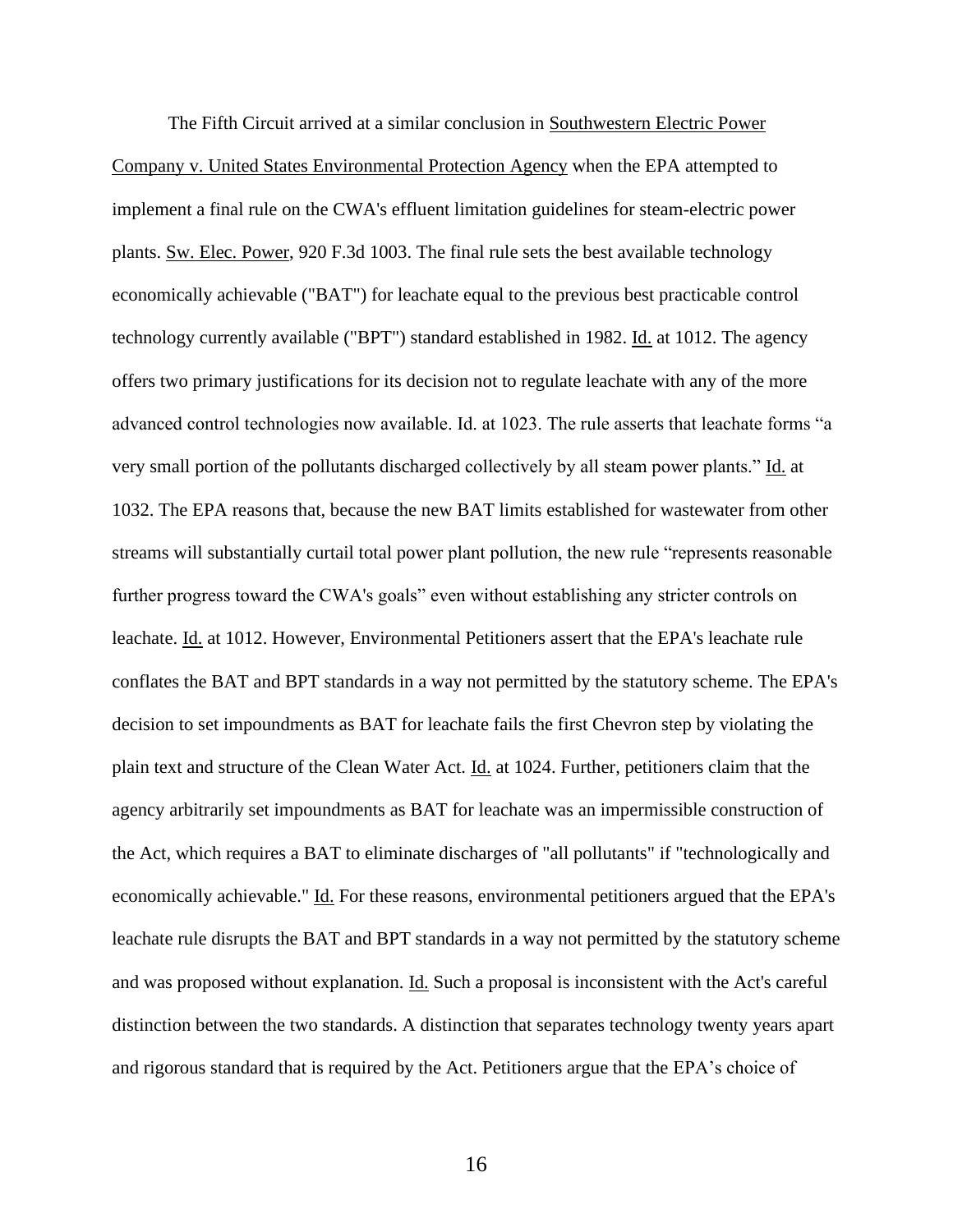inconsistency sacrifices more effective, achievable control technologies, which would, in turn, eliminate the discharge of all pollutants, particularly toxic pollutants. Id. at 1014. Since the Fifth Circuit found that the portions of the final rule regarding leachate were unlawful and were absent of the EPA's policymaking requirement of reasoned decision-making. Id. at 1033. The Court vacated the leachate portion of the rule.

## **B. The EPA Fails its Reasoned Decision Making Requirement in Regard to Discretionary Authority**

Additionally, outlined by San Francisco Baykeeper, Inc. v. Browner, the CWA sets forth several elements required in a TMDL. San Francisco Baykeeper, Inc. v. Browner, 147 F. Supp. 2d 991, 1006 (N.D. Cal. 2001). The TMDL must 1) target a WQLS; 2) address a pollutant that has been identified by the EPA as suitable for TMDL calculation; 3) be created in accordance with California's section 303(d) list priorities; (4) contain a TMDL calculation; (5) contain a specific allocation of the WQLS's loading capacity; (6) contain a margin of safety; and (7) must account for seasonal variations. Id. These elements set the guidelines that agencies must follow when submitting TMDLs to the EPA. Thus, they should serve as a rubric to the EPA, requiring them to limit their discretion if all elements are duly satisfied.

The EPA exhibited inconsistencies when rejecting the New Union Chesaplain Watershed phosphorus TMDL on the grounds that the TMDL failed to include WLAs and LAs. The present case is similar to Southwestern Electric because the EPA oversteps its reasoned decision-making authority when defining guidelines for the CWA. The EPA's purported definition of the phrase TMDL requires WLAs and LAs. The EPA's attempt to pronounce the mandatory allocation of pollution reductions among individual sources throughout a watershed is facsimile to the EPA's attempt to adopt a new definition for leachate regulation. Both discretionary decisions were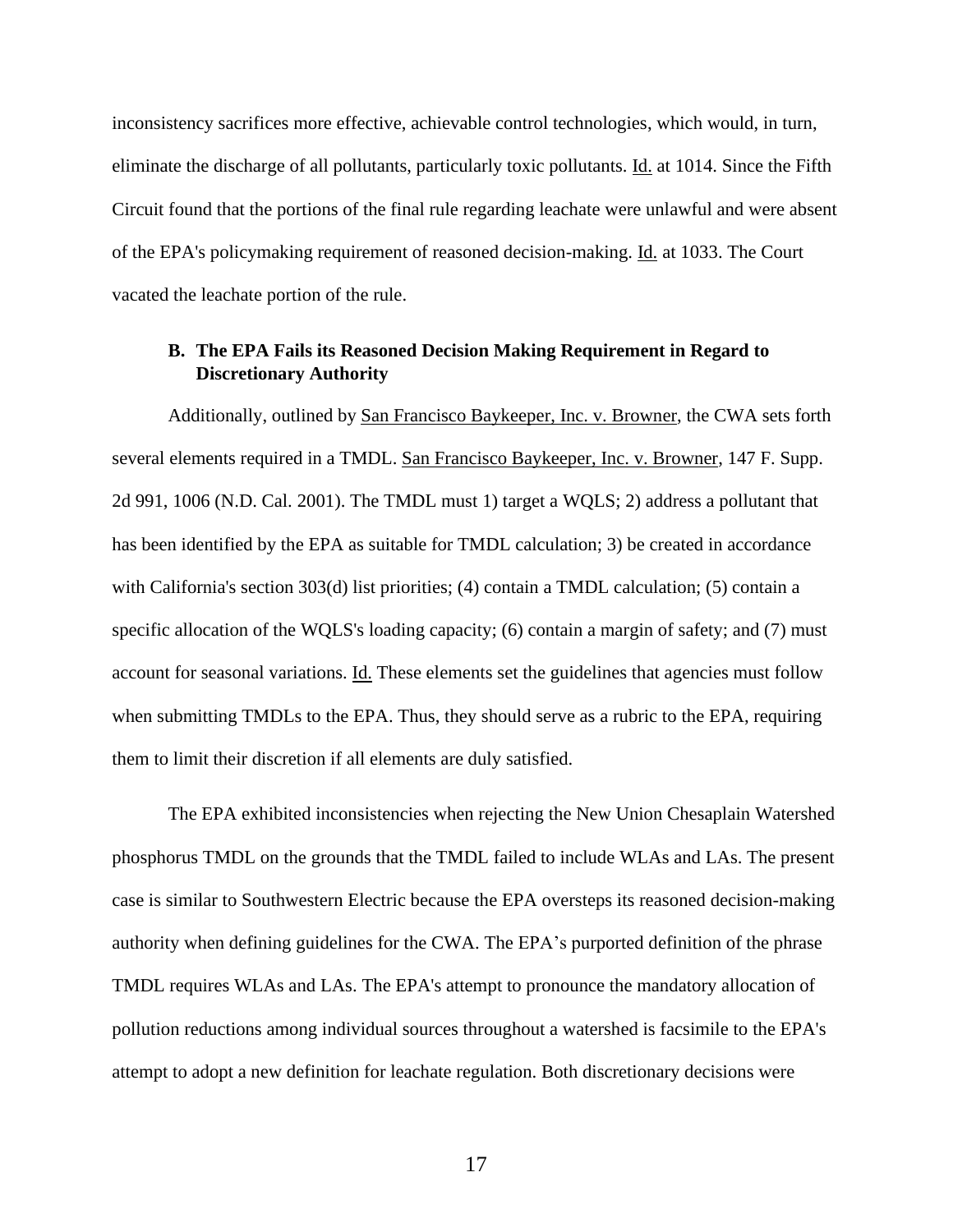foundationless because they attempted to fill in a gap that was explicitly left vacant by Congress. In Southwestern Electric, the EPA attempted to minimize the standard the CWA requires for BATs to eliminate discharges of all pollutants if technologically and economically achievable. Sw. Elec. Power, 920 F.3d at 1024. The EPA did so by reverting the standards required to altering the standard for eliminating all pollutants, such as leachate. In the present case, the EPA attempts to take an affirmative step in regulation by inferring a strict definition of "total" in "total maximum daily load." The EPA rejected New Union's phosphorus TMDL because it did not include WLAs or LAs, a foundation absent in the CWA. According to CWA § 303(d), 33 U.S.C. § 1313(d), the word "total" in "total maximum daily load" does not provide for the construction that would require the total to include a specification of proposed components of the total, such as WLAs or LAs. And as reasoned by the District Court, the 303(d) definition of the total, simply means total. Thus, the EPA attempting to set standards upon which to reject states for their submissions of TMDLs is not only invalid but contrary to law as prescribed by Chevron.

When applied, the TMDL elemental test espoused by the Ninth Circuit in San Francisco Baykeeper, Inc. v. Browner, proves that the New Union Watershed phosphorus TMDL successfully met the requirements. San Francisco Baykeeper, 147 F. Supp. 2d at 1006. The first element is satisfied since Lake Chesaplain is designated as Class AA, the classification reserved for the highest quality waters in the state. The second element is satisfied since the EPA has identified phosphorus in water quality standards suitable for TMDL calculations. CWA § 301, 33 U.S.C. § 1311. The third element is satisfied since the New Union Chesaplain Watershed TMDL implement applicable water quality standards with seasonal variations and a margin of safety. A requirement outlined in California's section 3030(d) list priorities. The fourth element is satisfied since New Union accurately submitted the requisite TMDL calculation as shown in the record.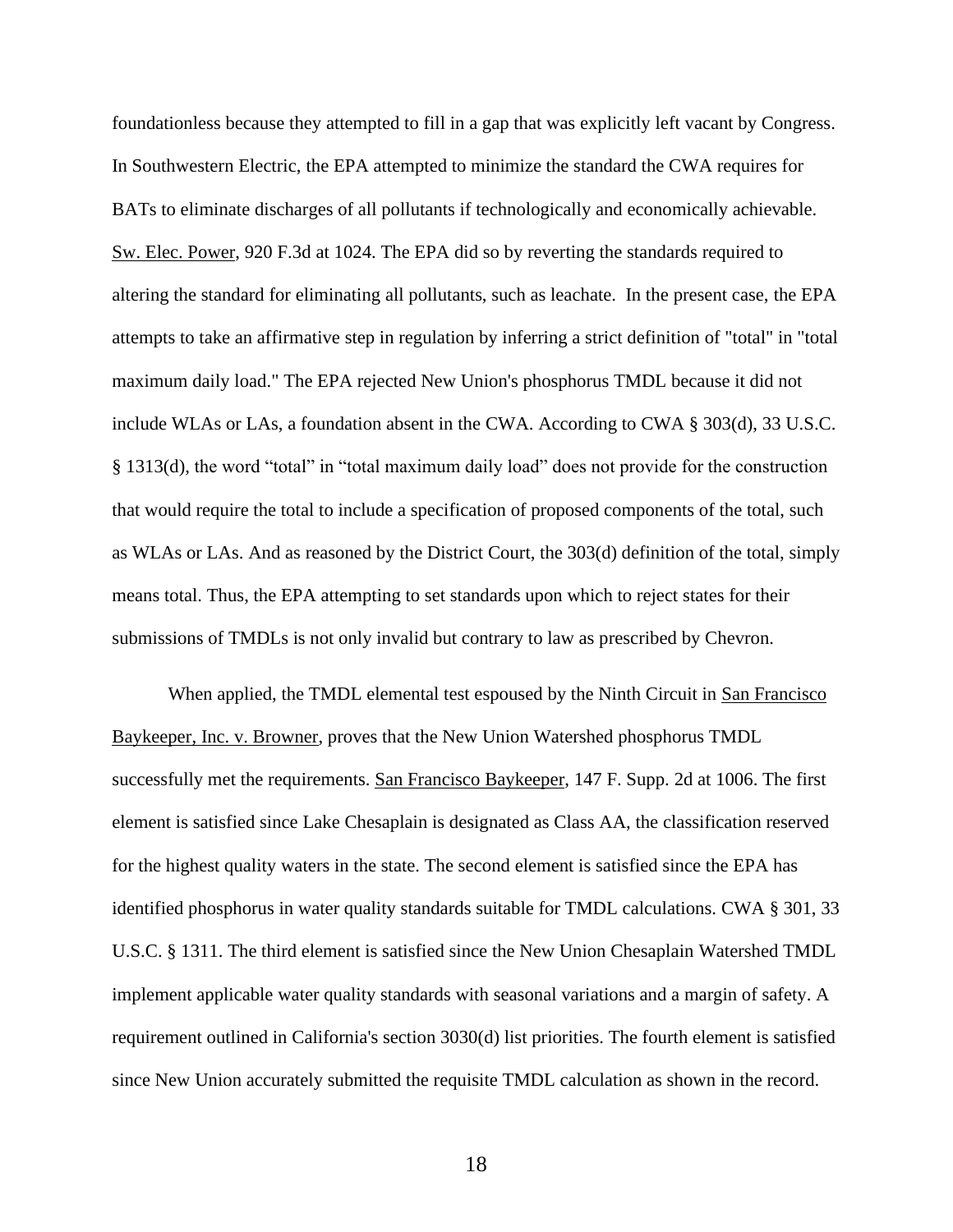The fifth element is satisfied because the plain meaning of the CWA's "total" in total maximum daily load does not require load allocations. Sixth, since all TMDL calculations account for a margin of safety, New Union has impliedly satisfied this element. And the seventh element is present as the plain meaning of the rule allows seasonal to equate to "annual" as calculated by New Union's Chesaplain Watershed TMDL. Thus, New Unions Chesaplain Watershed phosphorus TMDL has duly satisfied the elements provided by the Ninth Circuit.

Since the EPA exceeded its discretionary power when requiring WLAs and LAs for acceptable TMDLs and the TMDL submitted satisfied all elements set forth by the Ninth Circuit, we ask this Court to find in favor of New Union. Our analysis further illuminates that the EPA unlawfully rejected the TMDL using an incorrect interpretation of the term "total maximum daily load."

### **III. The EPA Has the Authority to Implement Timeframes And Maximum Load Requirements Because of Their Statutory Authority to Do So, the Purpose Of the CWA, And Overall Common Sense**

## **A. A Phased Implementation Plan for Tmdl's Fulfills the Overall Purpose of the Clean Water Act**

The District Court erred in its determination that the EPA's adoption of a phased, fiveyear TMDL for the Lake Chesaplain Watershed violated the 1977 statutory deadline for schedules of compliance pursuant to CWA  $\S 301(b)(1)(C)$ , 33 U.S.C.  $\S 1311(b)(1)(C)$ .

The overall purpose and structure of the Clean Water Act fully allow and anticipates the implementation of target dates and deadlines for water quality standards. Am. Farm Bureau, 792 F.3d 281.

Implementing phased TMDL's in order to achieve mandated water quality is not a novel issue, and implementation plans have already been decided in favor of the EPA. In *Farm Bureau*,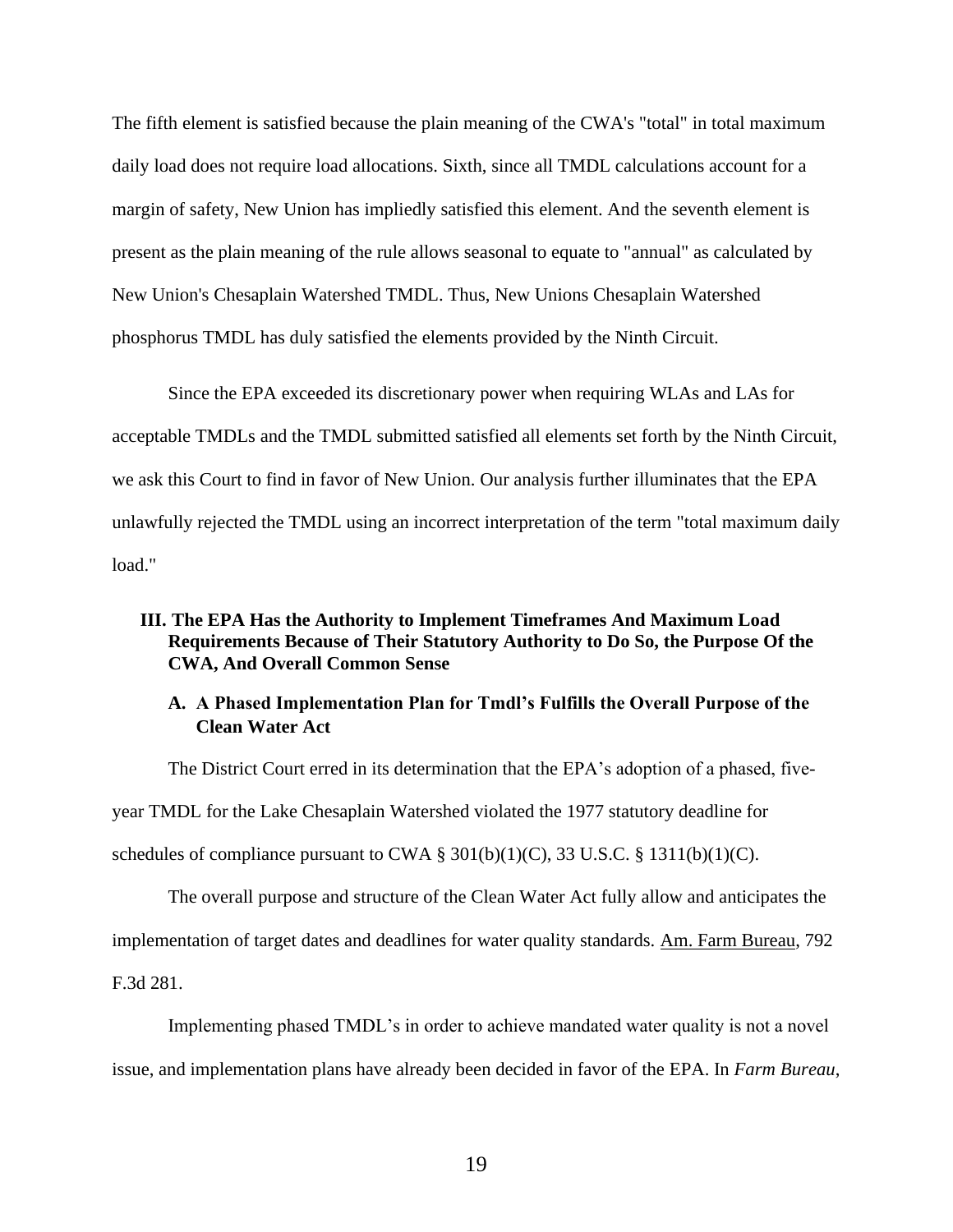trade associations brought an action against the EPA challenging the EPA's TMDL regulations for nitrogen, phosphorus, and sediment that can be released into the Chesapeake Bay. The Court ruled in favor of the EPA and noted that the overall purpose of the Clean Water Act "anticipates a partnership between the States and the Federal Government, animated by a shared objective: 'to restore and maintain the chemical, physical, and biological integrity of the Nation's waters.' 33 U.S.C. § 1251(a)." See id. at 299 (quoting Arkansas v. Oklahoma, 503 U.S. 91, 101 (1992)). Furthermore, it was emphasized that a TMDL is a broad goal with many considerations beyond the plain language of the text, and as such, it is fully reasonable to understand the CWA as including TMDL target dates, and that the CWA is silent on *how* to properly account for sources. Id. at 306.

The rationale of the Third Circuit Court was not based on a fleeting whim; it was firmly rooted in the policy that common sense and scientific minds shall determine the implementation of National water safety measures. See id. at 300 ("[i]t is common sense that a timeline complements the Clean Water Act's requirement . . . . the amount of acceptable pollution in a body of water is necessarily tied to the date at which the EPA and the states believe the water should meet its quality standard.") ("[P]romulgating an accurate TMDL—that is, one that states a pollutant load 'necessary to implement the applicable water quality standards,' 33 U.S.C.  $§$  1313(d)(1)(C)—requires consideration of a timeline and of changes over time). What further strengthens the notion that a timeline implementation is not only allowed but encouraged is the fact that in Am. Farm Bureau, the Trade Association themselves agreed that developing time-oriented implementation is a useful practice for TMDL's. See Am. Farm Bureau, 792 F.3d at 308.

Here, plaintiff Chesaplain Lake Watch rests their argument on a statutory provision that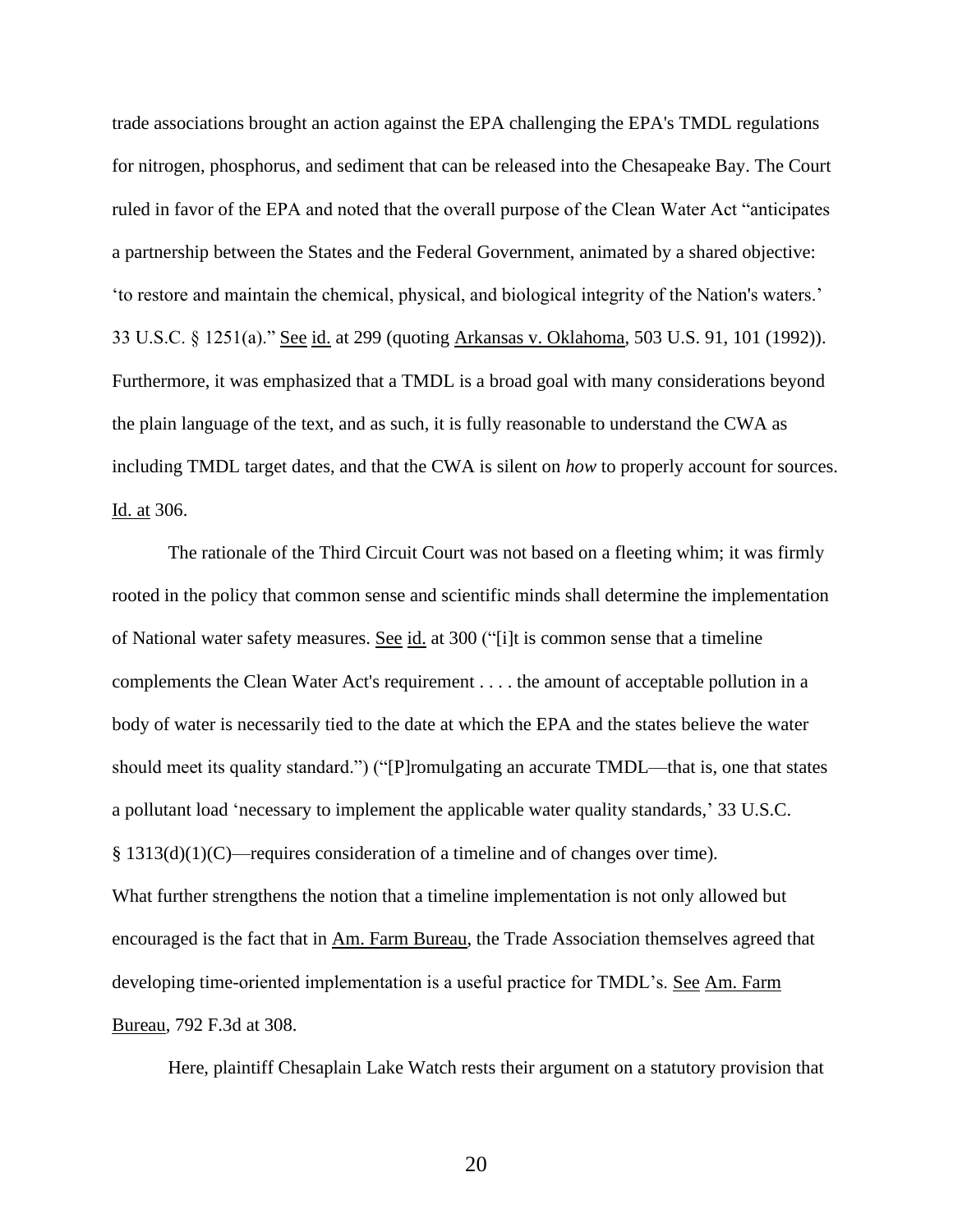implies a hard stoppage of all time-oriented TMDL implementations occurring after July 1, 1977. See CWA § 301(b)(1)(C), 33 U.S.C. § 1311(b)(1)(C). The Third Circuit has shown through their holding in Am. Farm Bureau that while this guideline may be in existence, it is not congruous with the basic notions of implementing applicable water standards and overall common sense.

There are extreme difficulties and logistics surrounding an en-masse phosphorus reduction. Residents of the watershed, businesses, agricultural operations, and tourism are all part of the overall scheme to reduce the pollutant in a region that undoubtedly produces tens of millions of dollars for both New Union and its citizens. To inhibit the required scientific method with ambiguous statutory text readings is not in accord with the overall goal of the CWA in making this Nation's most valuable resource safe for all.

## **B. An Annual Pollution Loading Reduction Does Not Violate the Requirements for A Valid TMDL And Recognizes the Authority Granted to the Environmental Protection Agency**

The District Court erred in its determination that the EPA's adoption of a TMDL for the Lake Chesaplain Watershed consisting of an annual—and not daily—pollution loading reduction violated the CWA § 303(d) requirements for a valid TMDL.

Where a statute is ambiguous, and the EPA has acted within its delegated authority, deference to the Agency's interpretation should be made under a standard of reasonableness. See Chevron, 467 U.S. 837; Anacostia Riverkeeper, Inc. v. Jackson, 798 F. Supp. 2d 210 (D.D.C. 2011); Bluewater Network v. EPA, 370 F.3d 1 (D.D.C. 2004).

In Anacostia Riverkeeper, Inc. v. Jackson, the issue of interpreting "daily" was raised in full when several Environmental organizations brought an action under the CWA against the EPA. Anacostia Riverkeeper, 798 F. Supp. 2d 210. These organizations challenged The Agency's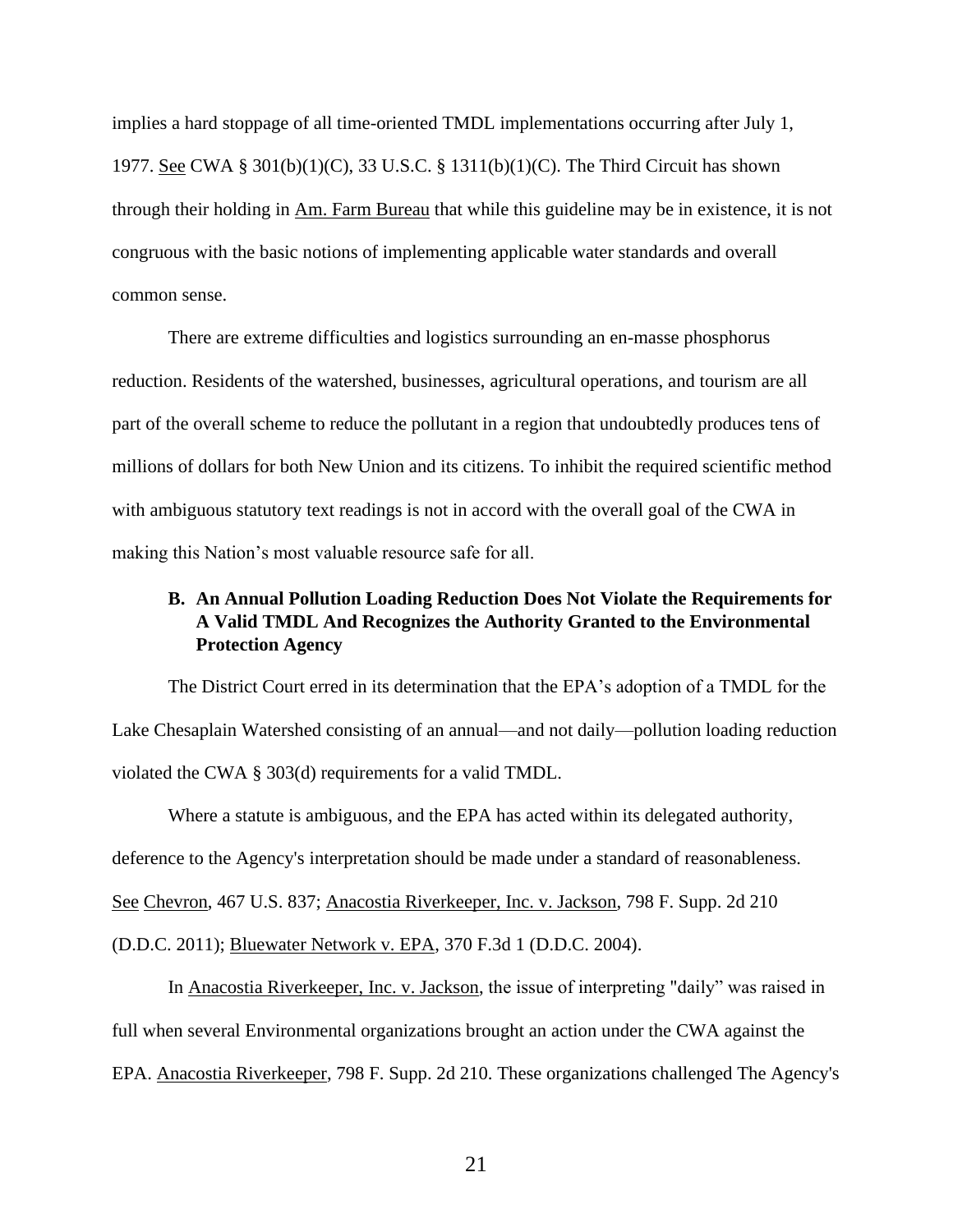approval of a pollution control plan for the Anacostia River, specifically the contention that a Total Maximum Daily Load requirement should be calculated as a maximum load per day and not a daily load based on overall seasonal load expectations. Id. at 246. The EPA rebutted the challenge, explaining that "the applicable criterion is not applied on a daily basis but rather on a seasonal basis. Therefore, the potential periodic daily high excursions of the water clarity criteria are not relevant to determining whether the TMDL's allocations are set at a level necessary to implement the applicable water quality standards expressed as a seasonal average." Id. at 247.

The Court ruled in favor of the EPA and their deference to the District of Columbia's seasonal requirement. Id. at 244 (stating that applicable daily TMDL criteria must not be achieved at all times and maybe periodically violated in a seasonal capacity).

Specifically, in Anacostia Riverkeeper, the court deferred to the EPA's interpretation of the CWA's instruction to develop TMDLs to implement "applicable water quality standards" pursuant to the language in 33 U.S.C. § 1313(d)(1)(C). See Anacostia Riverkeeper, 798 F. Supp. 2d at 246 (interpreted as requiring daily pollutant loads that will meet water quality standards in whatever timeframe applies to those standards under state law). At the time, D.C. law stated that the Secchi<sup>1</sup> criterion must be met on a seasonal segment average. Id. Tying the TMDL's requirements to the period set forth in a state's water quality standard is consistent with the CWA, its implementing regulations, and common sense. Id.

<sup>&</sup>lt;sup>1</sup> Water transparency is measured with a Secchi depth disk. A Secchi disk is a metal disk, 8 inches in diameter that is lowered into the water on a cord. The depth that the Secchi disk can no longer be seen through the water is the Secchi depth. When the water transparency is high, the Secchi depth is high. When the water transparency is low and cloudy, the Secchi depth is low. Secci Depth, RMB Env't Lab'ys, Inc., https://www.rmbel.info/primer/secchi-depth/ (last visited Nov. 10, 2021).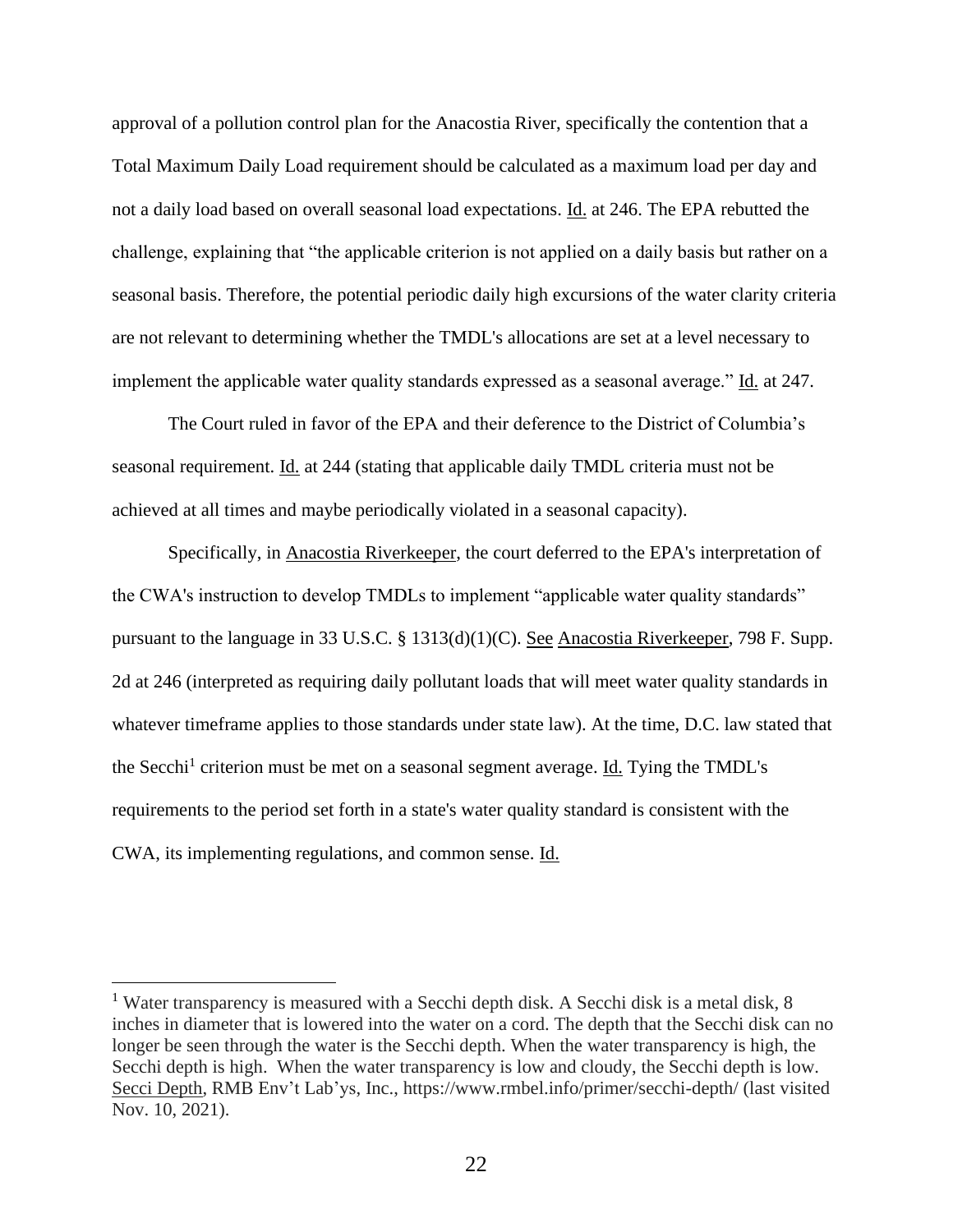In Bluewater Network v. EPA, the court again found that where the statute is ambiguous, and The EPA has acted within its delegated authority, the courts shall defer to the Agency's interpretation if it is reasonable. See Bluewater Network, 370 F.3d at 11 (citing [Chevron](https://1.next.westlaw.com/Link/Document/FullText?findType=Y&serNum=1984130736&pubNum=0000708&originatingDoc=I02c450bb8a0511d98b51ba734bfc3c79&refType=RP&originationContext=document&transitionType=DocumentItem&ppcid=3d7bceb678394b279a0cb984e814f59c&contextData=(sc.History*oc.DocLink))*,* 467 [U.S. 837](https://1.next.westlaw.com/Link/Document/FullText?findType=Y&serNum=1984130736&pubNum=0000708&originatingDoc=I02c450bb8a0511d98b51ba734bfc3c79&refType=RP&originationContext=document&transitionType=DocumentItem&ppcid=3d7bceb678394b279a0cb984e814f59c&contextData=(sc.History*oc.DocLink))). In Bluewater, the court had to determine the correct interpretation of Congress' ambiguous usage of the words "significant contribution," which controlled Carbon emission levels of vehicles under 42 U.S.C. § 7547(a)(1)–(4) (also referred to as §§ 213(a)(1), 213(a)(2),  $213(a)(3)$ ,  $213(a)(4)$ ). Under §  $213(a)(2)$ , The EPA was to determine whether all new and existing nonroad vehicles are "significant contributors." However, the Court noted that other provisions existed in the same section that drew a distinction between the "significant contributor" finding required for all new and existing nonroad vehicles, and the "cause, or contribute" finding for other categories. See Bluewater Network, 370 F.3d at 13. The Court specified that the repeated use of the term "significant" to modify the contribution required for all nonroad vehicles, coupled with the omission of this modifier from other sections, indicates that Congress did not intend to require a finding of an explicit "significant contribution" for individual vehicle categories, and therefore the EPA's interpretation and subsequent carbon measurements were proper. Id. at 14.

Here, to end the dispute between the EPA and CLW, the first step in determining the interpretation of the word "daily" under the Bluewater framework is based on the "assumption that legislative purpose is expressed by the ordinary meaning of the words used." Indus. Ass'n v. Bd. of Governors*,* 468 U.S. 137, 149 (1984) (quoting Russello v. United States*,* 464 U.S. 16, 21 (1983)). The ordinary meaning of "daily" does not provide a concrete interpretation in support or against the EPA's reading, as "daily" most often means "occurring, made, or acted upon every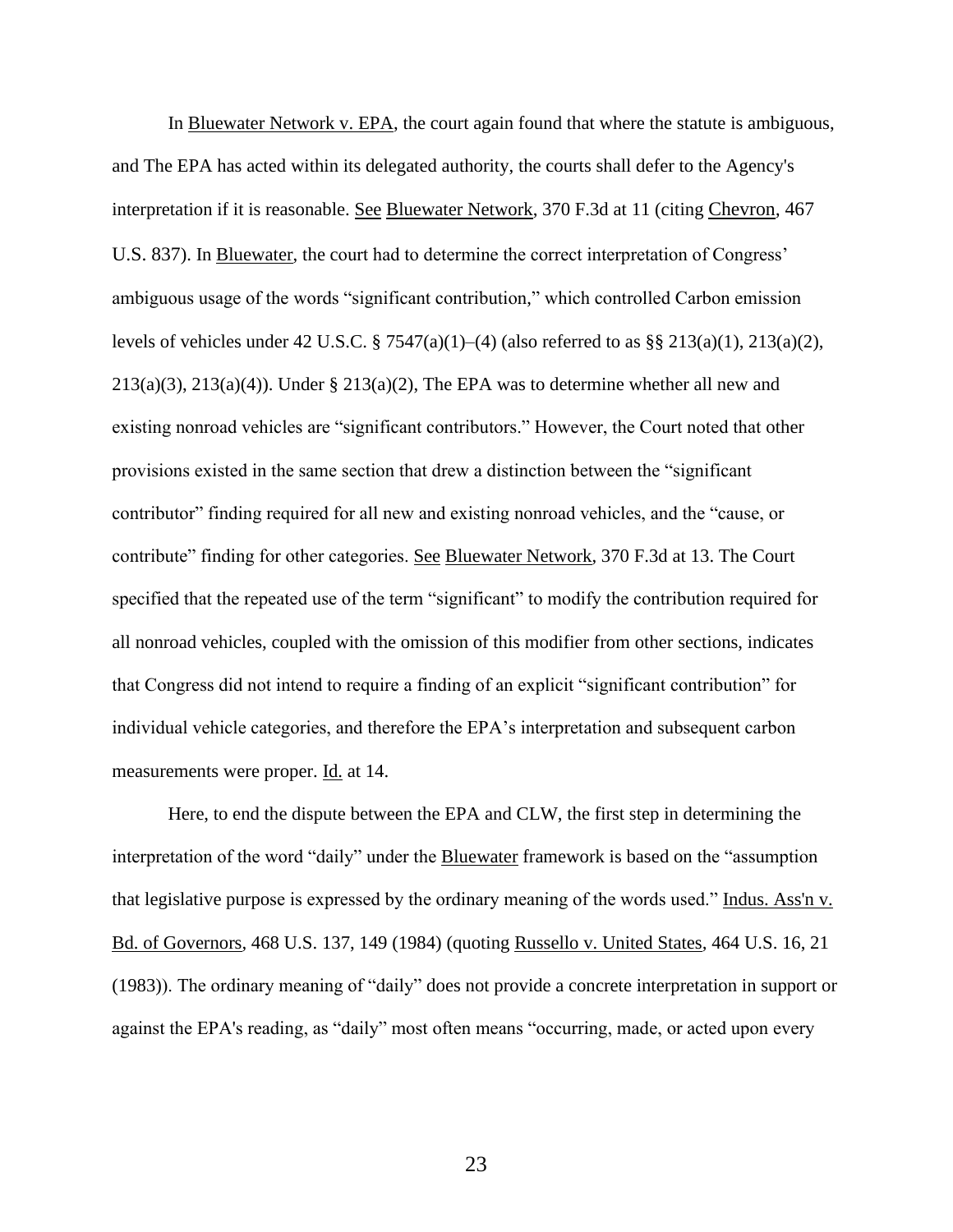day."<sup>2</sup> However, the second definition in the dictionary is stated as "reckoned by the day, e.g., average daily wage."<sup>3</sup> This highlights the fact that the word "daily," while standing alone, can refer to the averaging of daily events as expressed ordinary meaning.

Again, the next step under a Bluewater Network framework is to see if other provisions in the same statute repeatedly reference a "daily" limit or other languages to assess congressional intent of the word and provision. For instance, section 33 U.S.C. § 1313(d)(1)(C) requires that "each state shall establish a total maximum daily load . . . at a level necessary to implement the applicable water quality standards with seasonal variations and a margin of safety . . . ." The next also states that "such estimates shall take into account the normal water temperatures, flow rates, seasonal variations, existing sources of heat input, and the dissipative capacity of the identified waters or parts thereof . . . ." 33 U.S.C. § 1313(d)(1)(D).

In these two provisions of the CWA, the word "daily" is never again referenced other than its original usage in Total Maximum Daily Load. However, twice in the provision congress explicitly mentions that water standards need to be established with respect to seasonal variations and margins of safety. Seasonal, by modern definitions, means "varying in occurrence according to the season."<sup>4</sup> "Season," by all accounts, means the three-month intervals of Fall, Winter, Summer and Spring. "[I]t is a general principle of statutory construction that when 'Congress includes particular language in one section of a statute but omits it in another section of the same Act, it is generally presumed that Congress acts intentionally and purposely in the disparate

<sup>2</sup> Daily, Merrian-Webster, https://www.merriam-webster.com/dictionary/daily (last visited Nov. 12, 2021).

 $3 \underline{\text{Id}}$ .

<sup>4</sup> Seasonal, Merrian-Webster, https://www.merriam-webster.com/dictionary/seasonal (last visited Nov. 12, 2021).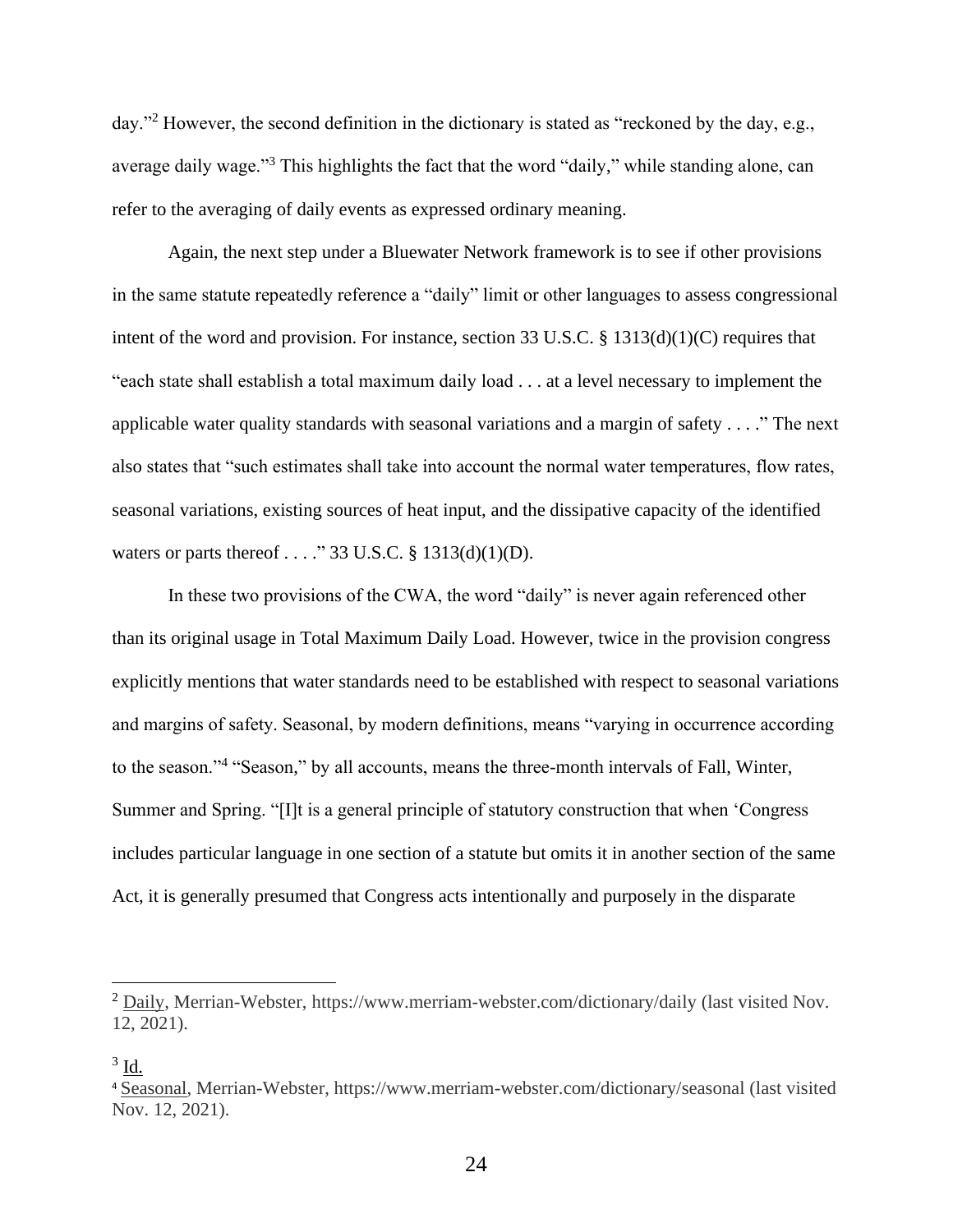inclusion or exclusion." See Barnhart v. Sigmon Coal Co.*,* 534 U.S. 438, 452 (2002) (quoting Russello*,* 464 U.S. at 23). Congress has repeatedly stated in these provisions that loads shall be established with deference towards seasonal, three-month variations and a margin of safety.

Seasons occur once a year. To apply a TMDL that effectively establishes the congressional intent of seasonal variations, an entire year would need to pass to establish all four seasons and their variations. It is entirely within reason and within the interpreted definitions of 33 U.S.C. § 1313 that the EPA's annual standard be implemented.

The Plaintiffs demand that TMDL be expressed as an average every single day is not only entirely unreasonable, but it also dismantles the authority and judgment granted to New Union and the EPA by the CWA to determine if water quality should be measured as daily, seasonal, or yearly maximums or averages.

The EPA has authority to review and approve (or reject) each step of the water quality standards process, …[including] the establishment of TMDLs for impaired waters. See 33 U.S.C. § 1313(c)(3), (d)(2). Before the EPA establishes a TMDL for a State, Each State shall establish a total maximum daily load for pollutants deemed unsafe. See 33 U.S.C. § 1313(d)(1)(C). The New Union Division of Fisheries and Environmental Control ("DOFEC") rightfully exercised its authority when it adopted a TMDL that consisted solely of a 120 mt annual maximum.<sup>5</sup> Record at 10. The DOFEC TMDL was established yearly, not daily.

<sup>&</sup>lt;sup>5</sup> The DOFEC implemented the TMDL through an equal phased reduction in phosphorus discharges by both the point sources and the nonpoint sources. This reduction was proposed to be phased in over a period of five years – that is, a 7% reduction from the 180 mt baseline in the first year, a 14% reduction from the baseline in the second year, a 21% reduction from the baseline in the third year, a 28% reduction from the baseline in the fourth year, and a 35% reduction from the baseline by the fifth year.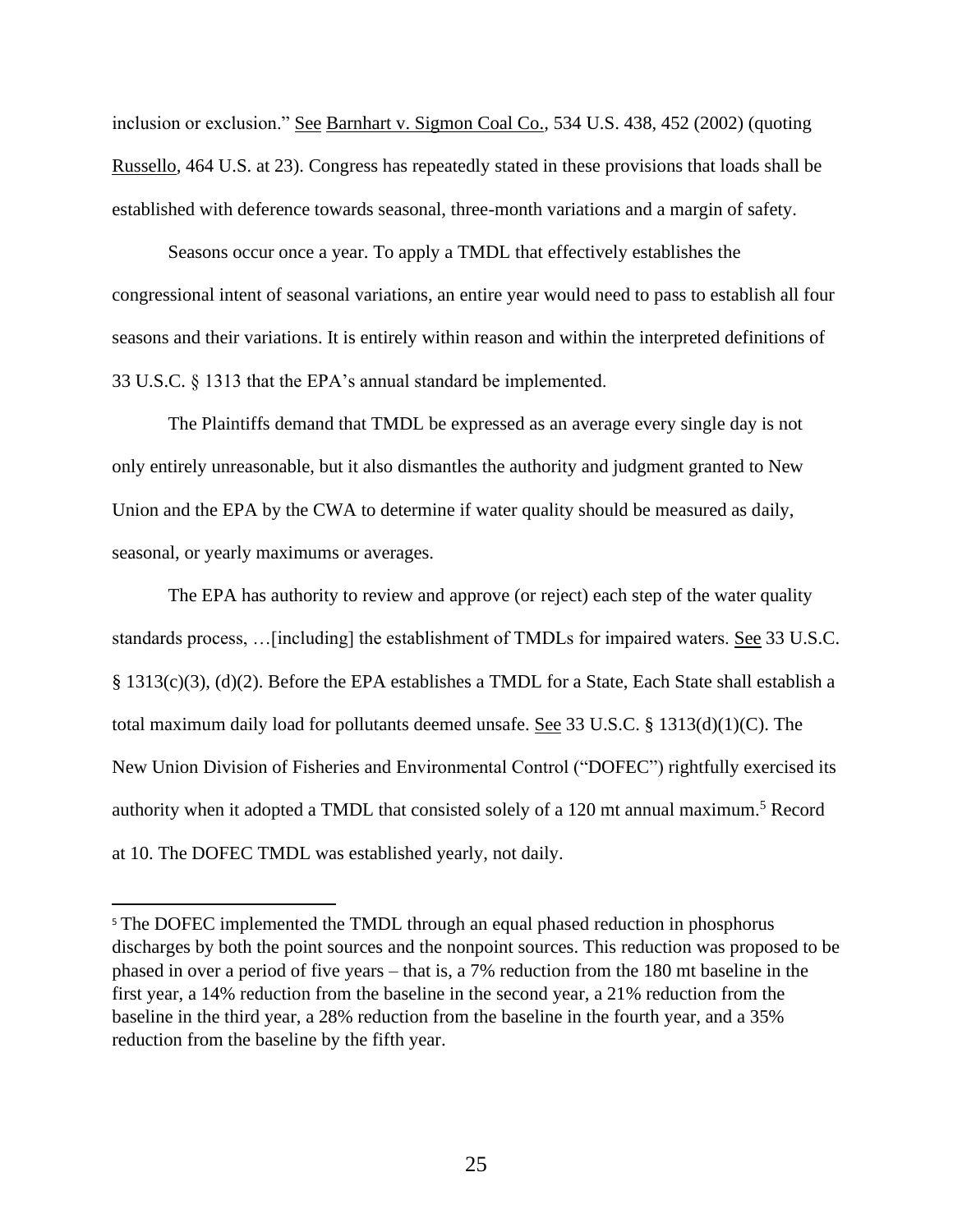The EPA rightfully exercised its own authority in adopting the DOFEC TMDL reduction requirement plan, which was predicated on the DOFEC provisions of annual limits. The EPA has shown that it was consistent in applying New Union law by applying the annual TMDL standard. As stated in Bluewater Network*:* "the Court will therefore defer to EPA's interpretation of the CWA's instruction to develop TMDLs to implement "applicable water quality standards," as requiring daily pollutant loads that will meet water quality standards in *whatever timeframe applies to those standards under state law*." Bluewater Network, 370 F.3d at 11. (emphasis added).

With the purposes of the CWA, New Union authority, and EPA authority in mind, it is consistent with the purpose of all parties that the EPA, as the leading scientific body on the subject, establish load requirements and modifications for a TMDL, rather than having a state and its citizens guess on the matter based on ambiguous statutory language.

## **IV. The District Court Correctly Found That the EPA's Adoption of the Bmp Credit Is Reasonable And Not Arbitrary And Capricious, Nor Abuse of Discretion**

The District Court correctly rejected the CLW's reasonable assurance standard in determining whether the EPA's adoption of the BMP credit was arbitrary and capricious or abuse of discretion. Record at 15. Rather the proper standard of review is arbitrary and capricious standard—*Chevron* deference—and the EPA's determination to suggest nonpoint source BMP's as an offset to point source reductions is not arbitrary and capricious or an abuse of discretion.

"To the extent necessary to decision and when presented, the reviewing court shall decide all relevant questions of law, interpret constitutional and statutory provisions, and determine the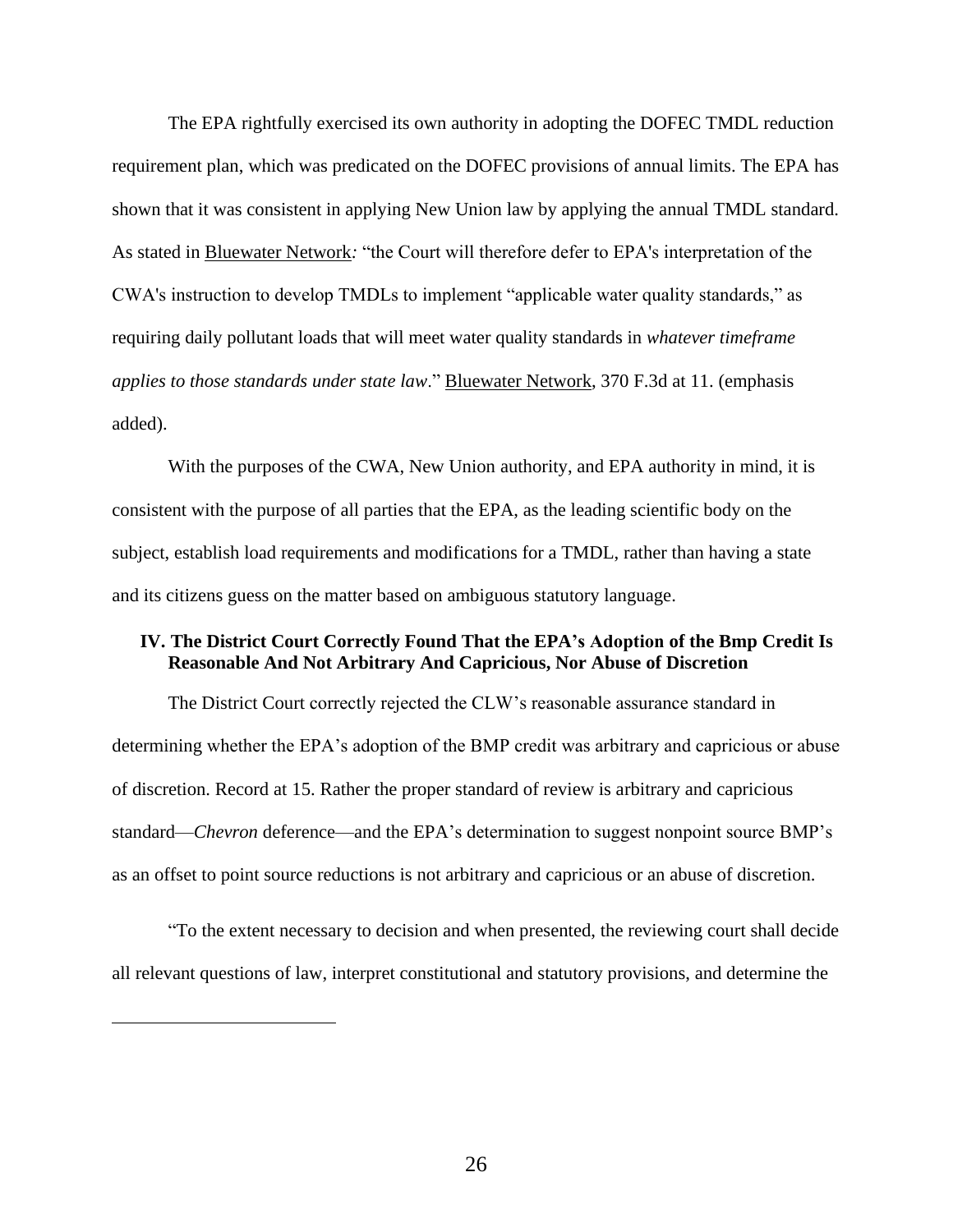meaning or applicability of the terms of an agency action." 5 U.S.C. § 706. When an agency's action is in dispute, the reviewing court shall hold the action unlawful and set aside when it found the action arbitrary, capricious, an abuse of discretion, or otherwise not in accordance with law. 5 U.S.C. § 706(2)(A).

When an agency's action is related to the interpretation of a statute, courts have applied *Chevron* framework considering the intent of Congress. See Chevron, 467 U.S. 837; City of Arlington v. FCC, 569 U.S. 290 (2013); Nat'l Cable & Telecomms. Ass'n v. Brand X Internet Servs., 545 U.S. 967 (2005); United States v. Mead Corp., 533 U.S. 218 (2001).

*Chevron* is rooted in a background presumption of congressional intent that when Congress left ambiguity in a statute administered by an agency, the ambiguity would be resolved by the agency, and Congress desired the agency to possess whatever degree of discretion the ambiguity allows. City of Arlington, 569 U.S. at 296 (quoting Smiley v. Citibank (S. Dakota), N. A., 517 U.S. 735, 740–741 (1996)). Therefore, "[s]tatutory ambiguities will be resolved, within the bounds of reasonable interpretation, not by the courts but by the administering agency." Id. (quoting AT & T Corp. v. Iowa Utilities Bd., 525 U.S. 366, 397 (1999)) (alteration in original). When analyzing an agency's interpretation of a statute, courts apply the Chevron two-step framework. King v. Burwell, 576 U.S. 473, 485 (2015) (citing Chevron, 467 U.S. 837). Step One asks whether the statute is ambiguous and, if so, Step Two asks whether the agency's interpretation is reasonable. Id. (citing Chevron, 467 U.S. at 842–843). *Chevron* deference presumes that a statute's ambiguity constitutes an implicit delegation from Congress to the agency to fill in the statutory gaps. Id. (quoting FDA v. Brown & Williamson Tobacco Corp., 529 U.S. 120, 159 (2000)).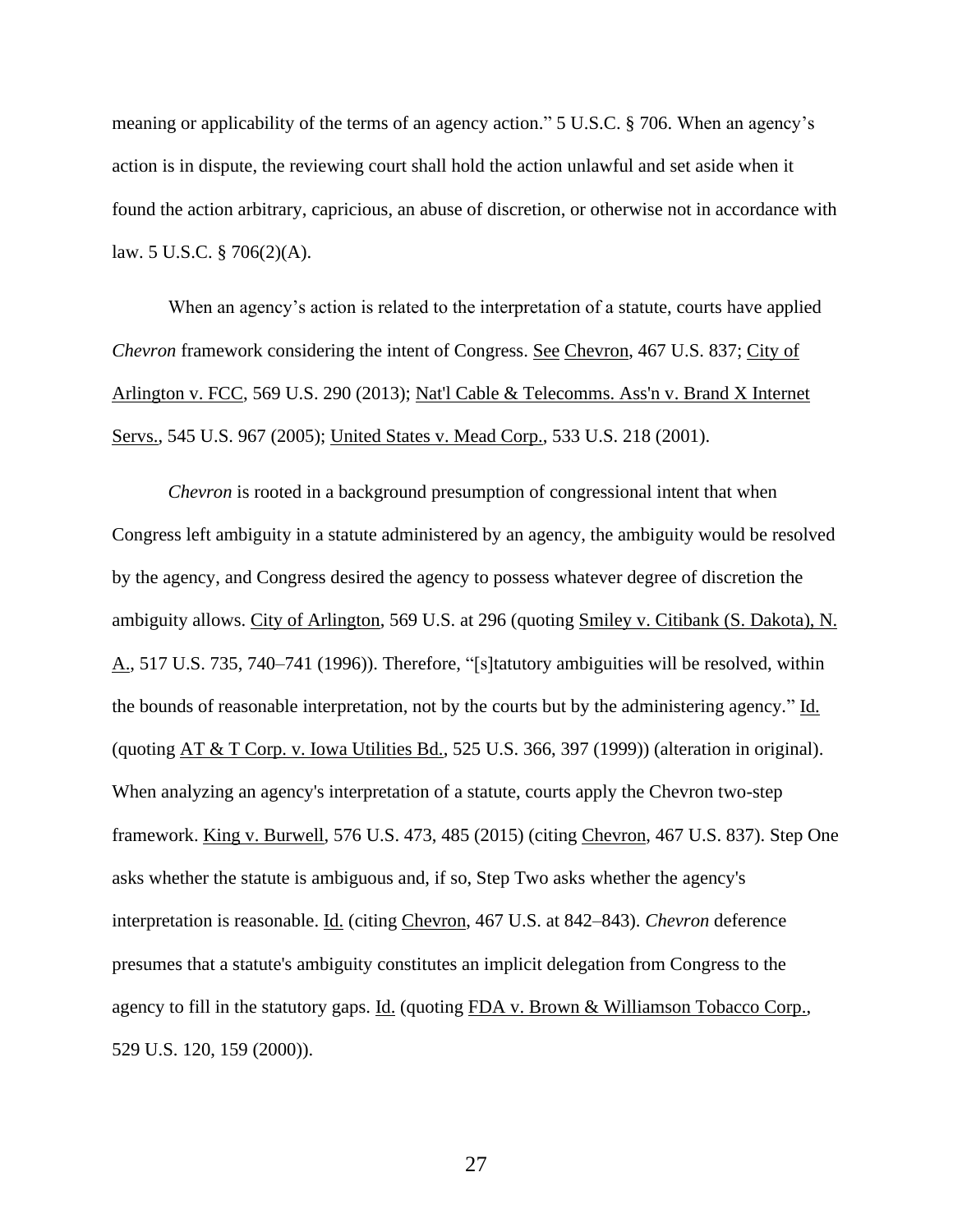#### **A.** *Chevron* **Step One**

As to *Chevron* Step One, the issue is whether adoption of a credit for anticipated BMP pollution reduction to reduce the stringency of wasteload allocations for point sources for implementation of the Lake Chesaplain TMDL is ambiguous in the CWA.

CWA § 303(d) requires each state to establish the TMDL at a level necessary to implement the applicable water quality standards but does not address whether anticipated BMP pollution reduction can make waste load allocations less stringent. See 33 U.S.C. § 1313(d). Concerning the promulgation of a TMDL, courts have recognized there are considerable gaps in the CWA, and the EPA has the authority to fill the gaps. Am. Farm Bureau, 792 F.3d at 296 (citing Pronsolino v. Nastri, 291 F.3d 1123, 1131 (9th Cir. 2002); Nat'l. Res. Def. Council, Inc. v. Muszynski, 268 F.3d 91, 98–99 (2d Cir. 2001); Anacostia Riverkeeper, 798 F. Supp. 2d at 245).

However, the relevant regulation provides, "[i]f Best Management Practices (BMPs) or other nonpoint source pollution controls make more stringent load allocations practicable, then waste load allocations can be made less stringent. Thus, the TMDL process provides for nonpoint source control tradeoffs." 40 C.F.R. § 130.2(i) (alteration in original). Many courts have defined TMDLs to accord with the EPA's regulations. Am. Farm Bureau, 792 F.3d at 295– 96 (citing Upper Blackstone Water Pollution Abatement Dist. v. EPA, 690 F.3d 9, 14 n. 8 (1st Cir. 2012); Thomas v. Jackson, 581 F.3d 658, 662 (8th Cir. 2009); Friends of Earth v. EPA, 333 F.3d 184, 186 n. 5 (D.C. Cir. 2003); Sierra Club v. Meiburg, 296 F.3d 1021, 1025 (11th Cir. 2002); Hayes v. Whitman, 264 F.3d 1017, 1021 n. 2 (10th Cir. 2001); Dioxin/Organochlorine Ctr. v. Clarke, 57 F.3d 1517, 1520 (9th Cir.1995)). If the statute unambiguously supports its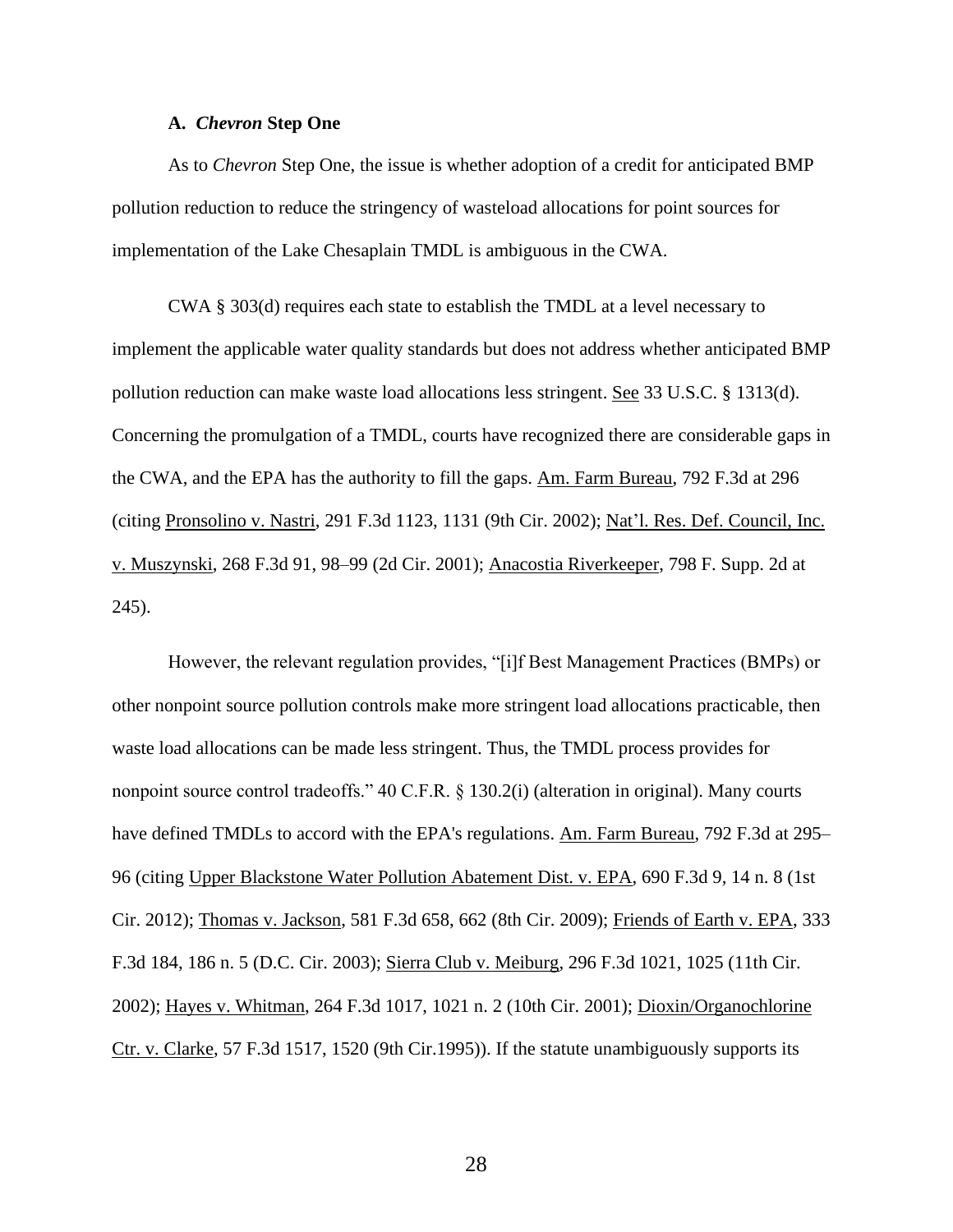reading, courts should have noticed the disconnect between the statute and the regulation, but there has been none. Am. Farm Bureau, 792 F.3d at 296.

The Supreme Court also held that Chevron deference is appropriate when an agency is charged with administering a complex statutory scheme requiring technical or scientific sophistication, and the Clean Water Act definitely falls into this category. See id. (citing Brand X, 545 U.S. at 1002–03; Nat'l Cable & Telecomms. Ass'n v. Gulf Power Co., 534 U.S. 327, 339 (2002); United States v. Riverside Bayview Homes, Inc., 474 U.S. 121, 132–33 (1985)).

Additionally, Congress required the EPA to establish TMDLs while not prescribing how the EPA would do so. Id. at 298. The EPA has chosen to lay out in detail in establishing TMDLs:

(1) [H]ow and why it arrived at the number it chose; (2) how it thinks it and affected jurisdictions will be able to achieve that number; (3) why that number is necessary to implement the applicable water quality standard  $\dots$ ; (4) when it expects the TMDL to achieve the applicable water quality standard; and (5) what it will do if the water quality standard is not met.

Id. (alteration in original) (internal quotation marks omitted) (citations omitted).

TMDLs set the maximum amount of pollution a water body can absorb before violating applicable water quality standards and it is impossible to meet the standards by point-source reductions alone. Id. at 299. The CWA requires the drafter of a TMDL to consider nonpoint source pollution, and the Act assigns the primary responsibility for regulating point sources to the EPA and nonpoint sources to the states. Id. Nonetheless, the Act requires the EPA to consider nonpoint sources. Id.

Therefore, it is clear that "the congressional silence on how to promulgate a TMDL and the command that a TMDL be established only for waters that cannot be cleaned by point-source limitations alone combine to authorize the EPA to express load and waste load allocations." Id. at 300.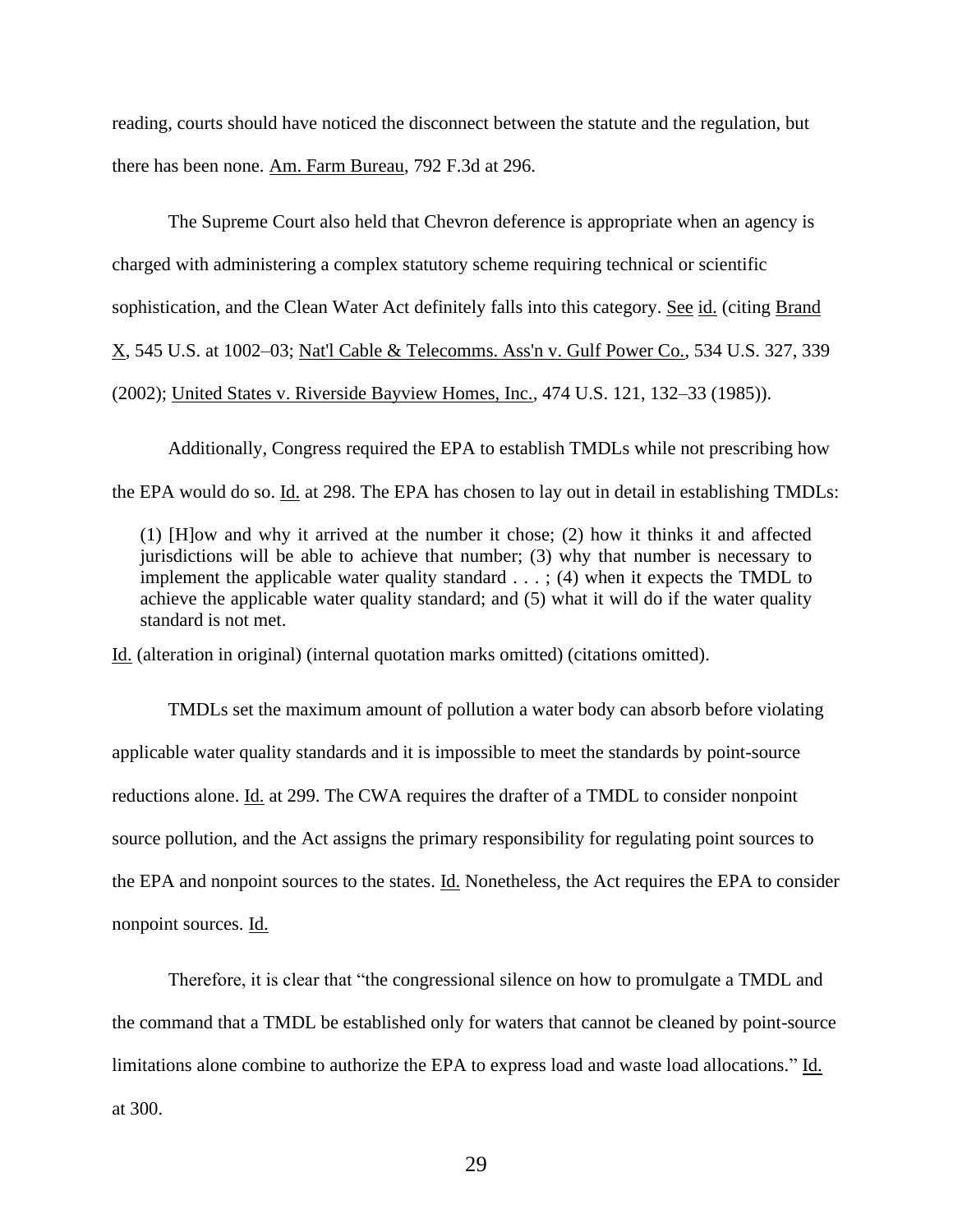Here, according to the CWA, it is necessary for a TMDL to account for point and nonpoint sources, but the Act is silent on how to account for those sources. Also, the Act is silent on whether the EPA in calculating a TMDL may consider nonpoint source reductions in wasteload allocations for point sources. Therefore, it is ambiguous enough for the EPA to include a credit for anticipated BMP pollution reduction to reduce the stringency of wasteload allocations for point sources for implementation of the Lake Chesaplain TMDL. The EPA faithfully fills the gaps that Congress created.

#### **B.** *Chevron* **Step Two**

*Chevron* Step Two asks whether an agency made "a reasonable policy choice" in reaching its interpretation. Brand X, 545 U.S. at 997 (quoting Chevron, 467 U.S. at 845). Also, when the EPA's interpretation furthers the CWA requirements and the goal of achieving water quality standards, they are factors that support finding the agency's action reasonable under *Chevron* Step Two. Am. Farm Bureau, 792 F.3d at 307. In addition to the factors, a court can "consider legislative history to the extent that it may clarify the policies framing the statute." Id. (footnote omitted).

As discussed above, the CWA requires the drafter of a TMDL to consider nonpointsource pollution. See supra Section IV.A. "Allocating the pollution load between point sources (primarily the EPA's responsibility) and nonpoint sources (the states' dominion) is a commonsense first step to [achieving] the target water quality." Am. Farm Bureau, 792 F.3d at 299–300 (citations omitted).

The CWA does not expressly define nonpoint sources, and nonpoint sources are exempt from CWA regulation; in turn, nonpoint sources are left to the states to regulate. See Adam M. Teel, The Billion Dollar Decision: How the Third Circuit Expanded the Power of the EPA in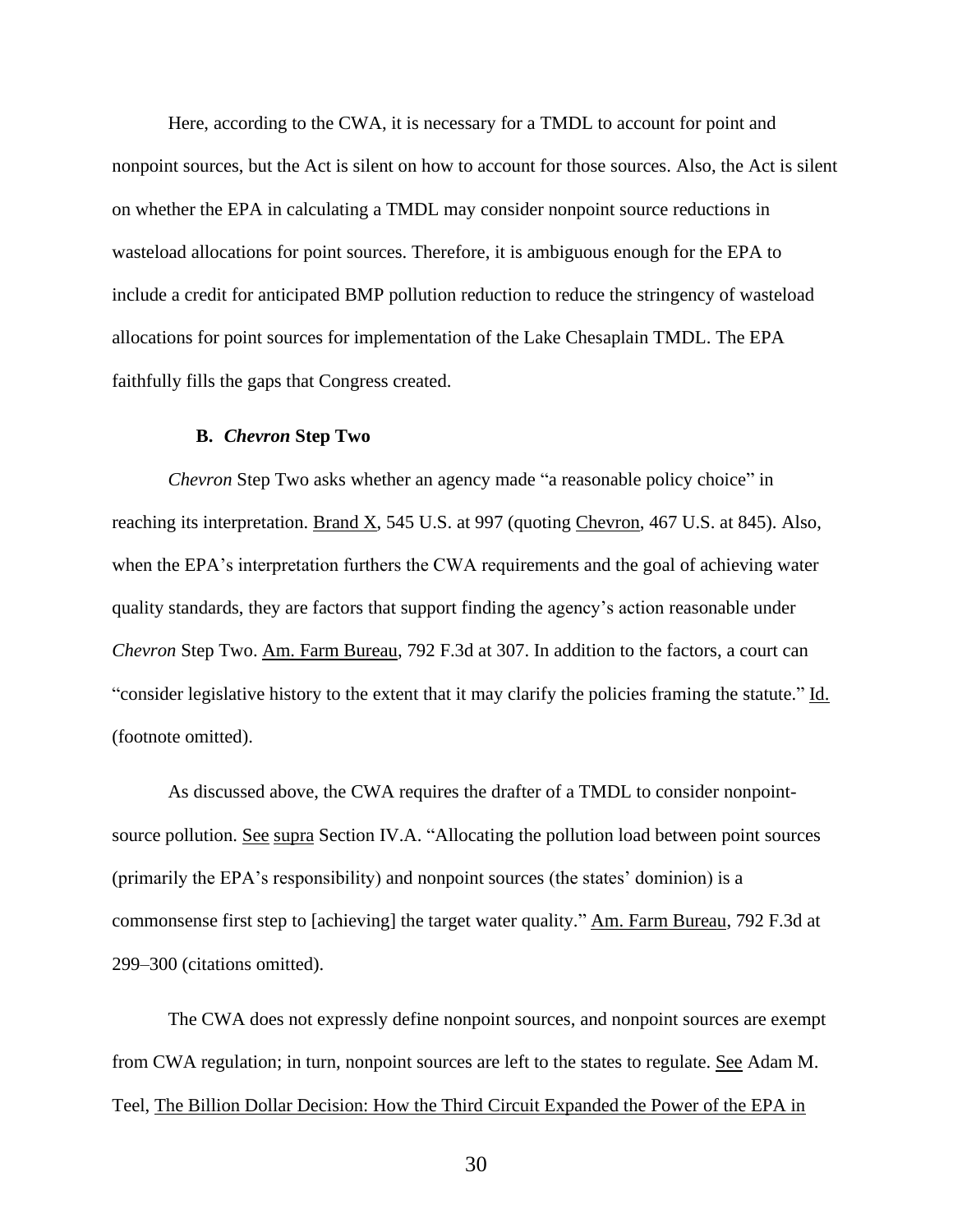Implementing Tmdls by Affirming Additional Mandates (Am. Farm Bureau Fed'n v. EPA, 792 F.3d 281 (3d Cir. 2015)), 55 Washburn L.J. 563, 571–72 (2016). However, the CWA requires states to take action on nonpoint source pollution and implement a management program, and the CWA provides to the states for achieving water quality standards through voluntary best management practices. See Adam M. Teel, The Billion Dollar Decision: How the Third Circuit Expanded the Power of the EPA in Implementing Tmdls by Affirming Additional Mandates (Am. Farm Bureau Fed'n v. EPA, 792 F.3d 281 (3d Cir. 2015)), 55 Washburn L.J. 563, 572 (2016).

The EPA has the authority to review and approve each step of the water quality standards process against the applicable requirements under the CWA, from the designation of uses to the establishment of water quality criteria to the listing of impaired waters to the establishment of TMDLs for impaired waters. See 33 U.S.C. § 1313(c)(3), (d)(2). If the EPA disapproves of the proposed TMDL, the EPA is directed to establish its own TMDL. 33 U.S.C. § 1313(c)(3), (d)(2)

In 2000, Congress added a section to the CWA in relation to the Chesapeake Bay Program that "[t]he [EPA] . . . shall ensure that management plans are developed and implementation is begun . . . to achieve and maintain [the goals of the Program]." 33 U.S.C. § 1267(g) (alteration in original). It strongly suggests that Congress did not have a problem with the EPA's role in developing goals for the watershed even though the EPA had promulgated its TMDL rules long before § 1267 was added to the U.S. Code, including 40 C.F.R. § 130.2(i), which provides that BMPs can make waste load allocation for point sources less stringent. See Am. Farm Bureau, 792 F.3d at 308.

Here, the EPA disapproved of the State of New Union TMDL, and the EPA is directed to establish its own TMDL. Originally, it is the State of New Union's responsibility to manage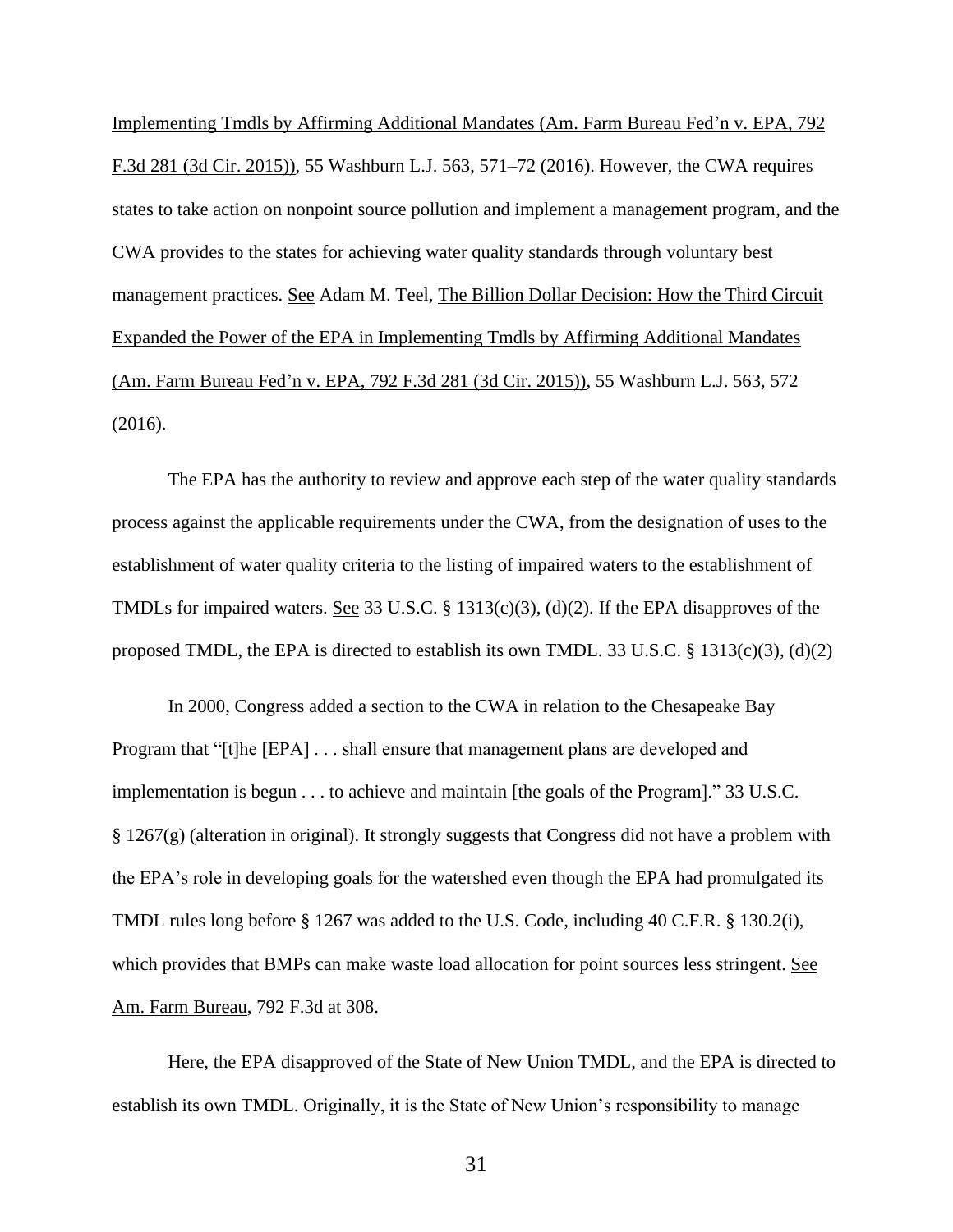nonpoint source pollution, but now the EPA needs to develop a TMDL. The CWA requires the drafter of a TMDL to consider nonpoint-source pollution.

Allocating the pollution load between point and nonpoint sources is a reasonable, commonsense first step to achieving the target water quality. Controlling both point-source and nonpoint-source pollution furthers the Act's goal of achieving water quality standards, and this way also furthers the Act's requirement that the TMDL account for both point and nonpoint sources. Concerning nonpoint sources, the CWA provides to the states for achieving water quality standards through voluntary best management practices, and states can make waste load allocations for point sources less stringent through BMPs. It is also reasonable the drafter of a TMDL, in this case, the EPA, considers BMPs that would reduce nonpoint resources in making waste load allocations for point sources less stringent.

The legislative history also supports this conclusion. When Congress added a section to the CWA in relation to the Chesapeake Bay Program, Congress did not have a problem with the EPA's role in developing goals for the watershed even though the EPA had promulgated its TMDL rules, including 40 C.F.R. § 130.2(i), and it would clarify the policies that Congress presumes the EPA's regulations that the TMDL process provides for nonpoint source control tradeoffs are reasonable.

Therefore, the EPA made a reasonable policy choice in reaching the adoption of a credit for anticipated BMP pollution reductions to reduce the stringency of wasteload allocations for point sources for implementation of the Lake Chesaplain TMDL.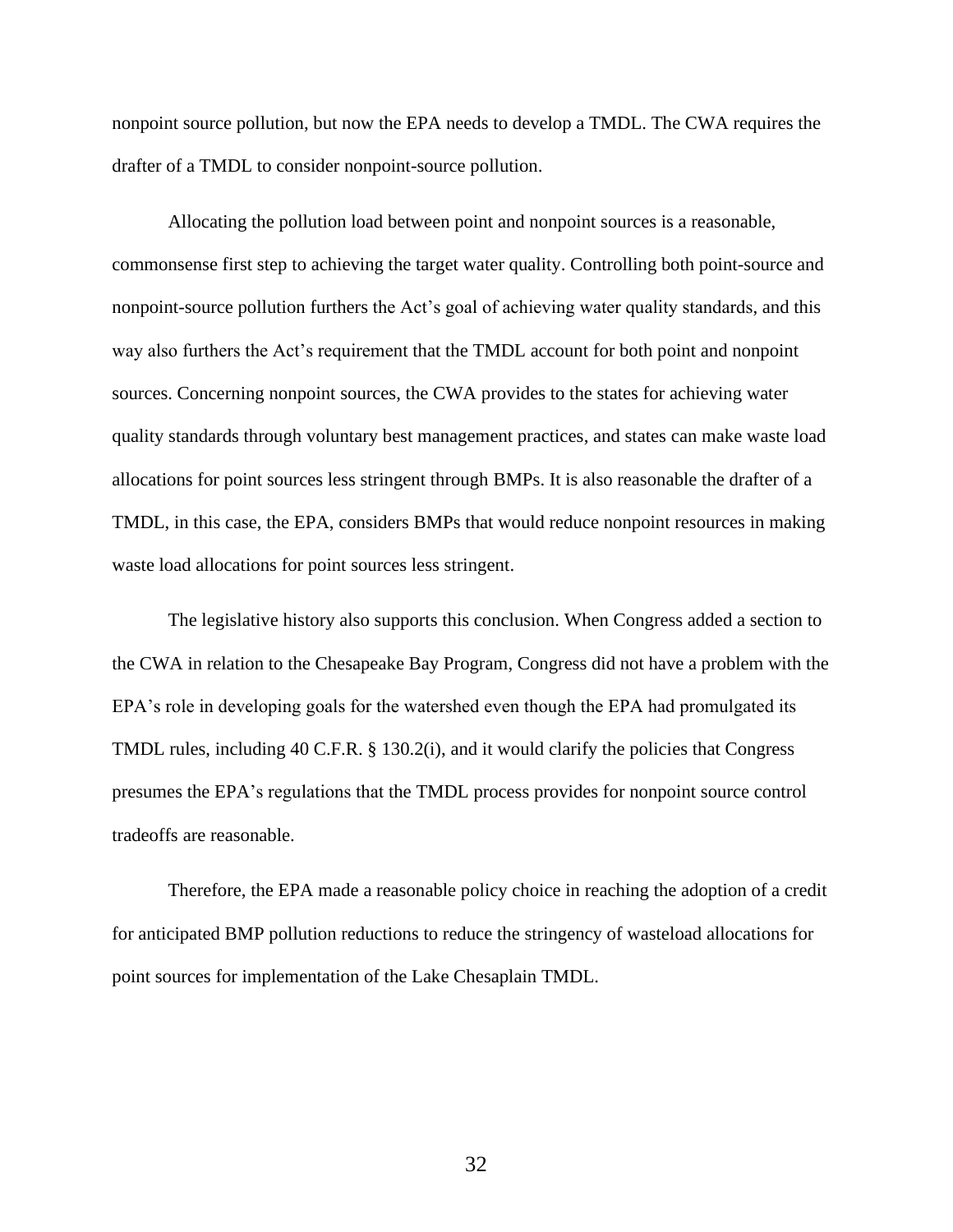On the contrary, the reasonable assurance standard allegedly supported by the EPA's previous guidance was not promulgated through the notice-and-comment rulemaking process of the Administrative Procedure Act ("APA"), and not a proper standard. See 5 U.S.C. § 553.